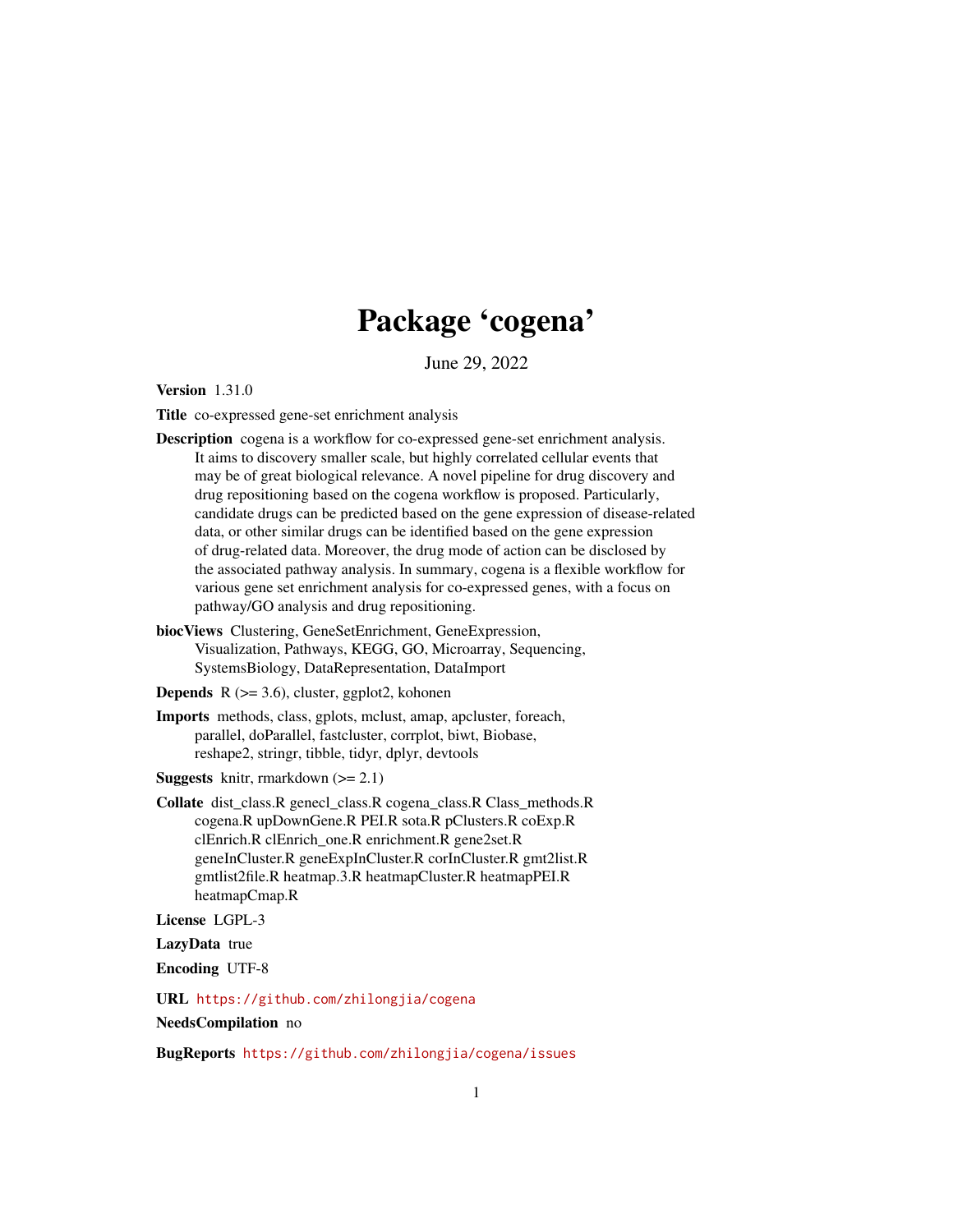# 2 R topics documented:

VignetteBuilder knitr

RoxygenNote 7.0.2

git\_url https://git.bioconductor.org/packages/cogena

git\_branch master

git\_last\_commit 74247e7

git\_last\_commit\_date 2022-04-26

Date/Publication 2022-06-29

Author Zhilong Jia [aut, cre], Michael Barnes [aut]

Maintainer Zhilong Jia <zhilongjia@gmail.com>

# R topics documented:

| 3                                                                                                                  |
|--------------------------------------------------------------------------------------------------------------------|
| 3                                                                                                                  |
| $\overline{4}$                                                                                                     |
| 6                                                                                                                  |
| $\overline{7}$<br>coExp                                                                                            |
| 9                                                                                                                  |
| 10                                                                                                                 |
| 11                                                                                                                 |
| 12                                                                                                                 |
| 13                                                                                                                 |
| 14                                                                                                                 |
| 15                                                                                                                 |
| 16                                                                                                                 |
| 17                                                                                                                 |
| 18                                                                                                                 |
| 19                                                                                                                 |
| 20                                                                                                                 |
| 20                                                                                                                 |
| 22                                                                                                                 |
| 25                                                                                                                 |
| 27                                                                                                                 |
| 28                                                                                                                 |
| 29                                                                                                                 |
| 30                                                                                                                 |
| 30                                                                                                                 |
| show, cogena-method $\ldots \ldots \ldots \ldots \ldots \ldots \ldots \ldots \ldots \ldots \ldots \ldots$<br>31    |
| 31                                                                                                                 |
| 34<br>summary, genecl-method $\ldots \ldots \ldots \ldots \ldots \ldots \ldots \ldots \ldots \ldots \ldots \ldots$ |
| 34                                                                                                                 |

**Index** [36](#page-35-0)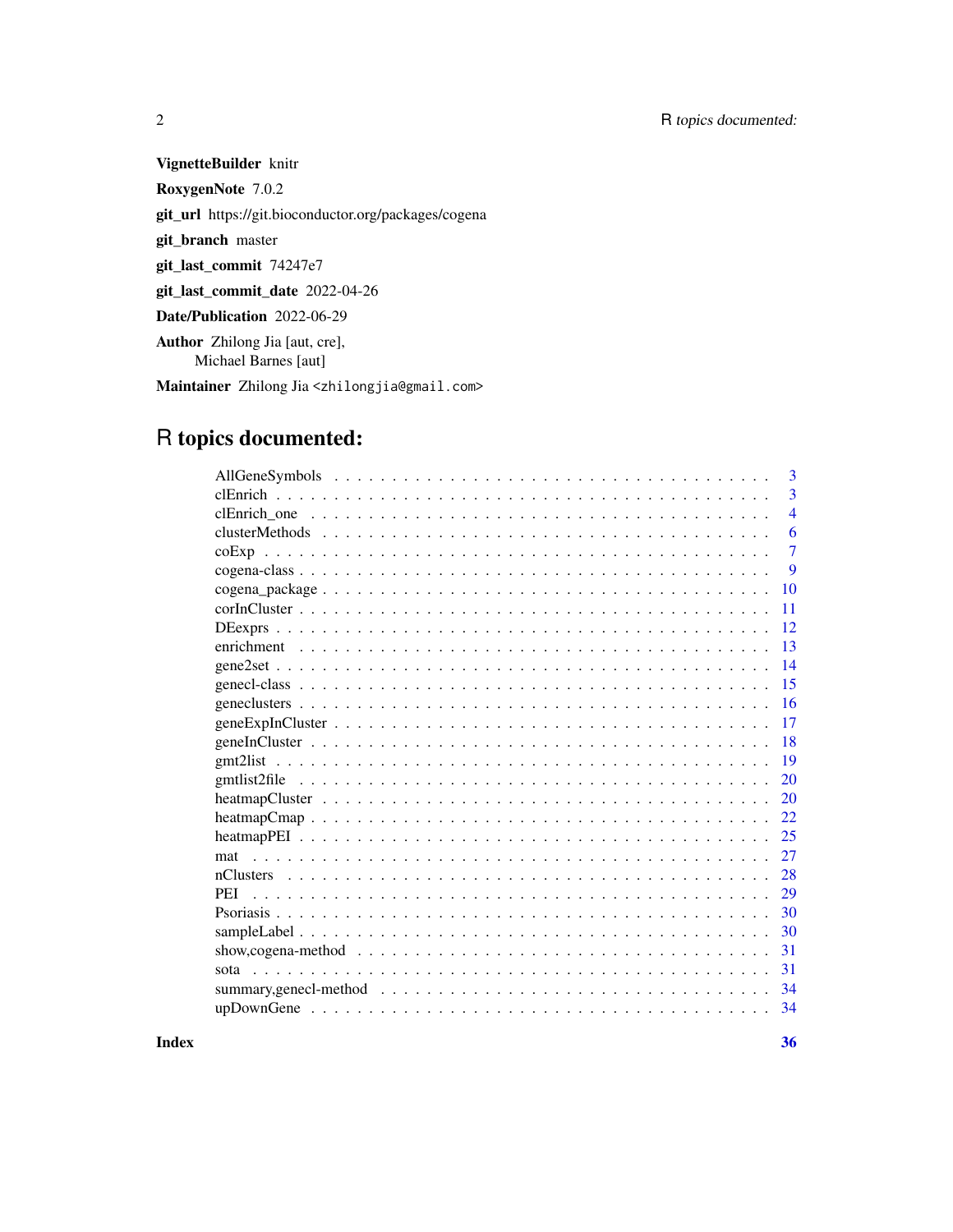<span id="page-2-0"></span>AllGeneSymbols *All the gene symbols*

# Description

All the gene symbols

# Format

a vector with 18986 gene symbols.

# Source

<http://www.genenames.org/>

<span id="page-2-1"></span>clEnrich *Gene set enrichment for clusters*

# Description

Gene set enrichment for clusters sourced from coExp function. the enrichment score are based on -log2(p) with p from hyper-geometric test.

# Usage

```
clEnrich(
  genecl_obj,
 annofile = NULL,
  sampleLabel = NULL,
 TermFreq = 0,
 ncore = 1)
```
# Arguments

| genecl_obj  | a genecl object                                                                                                      |
|-------------|----------------------------------------------------------------------------------------------------------------------|
| annofile    | gene set annotation file                                                                                             |
| sampleLabel | sameple Label. Do make the label of interest located after the control label in<br>the order of factor. See details. |
| TermFreq    | a value from $[0,1)$ to filter low-frequence gene sets                                                               |
| ncore       | the number of cores used                                                                                             |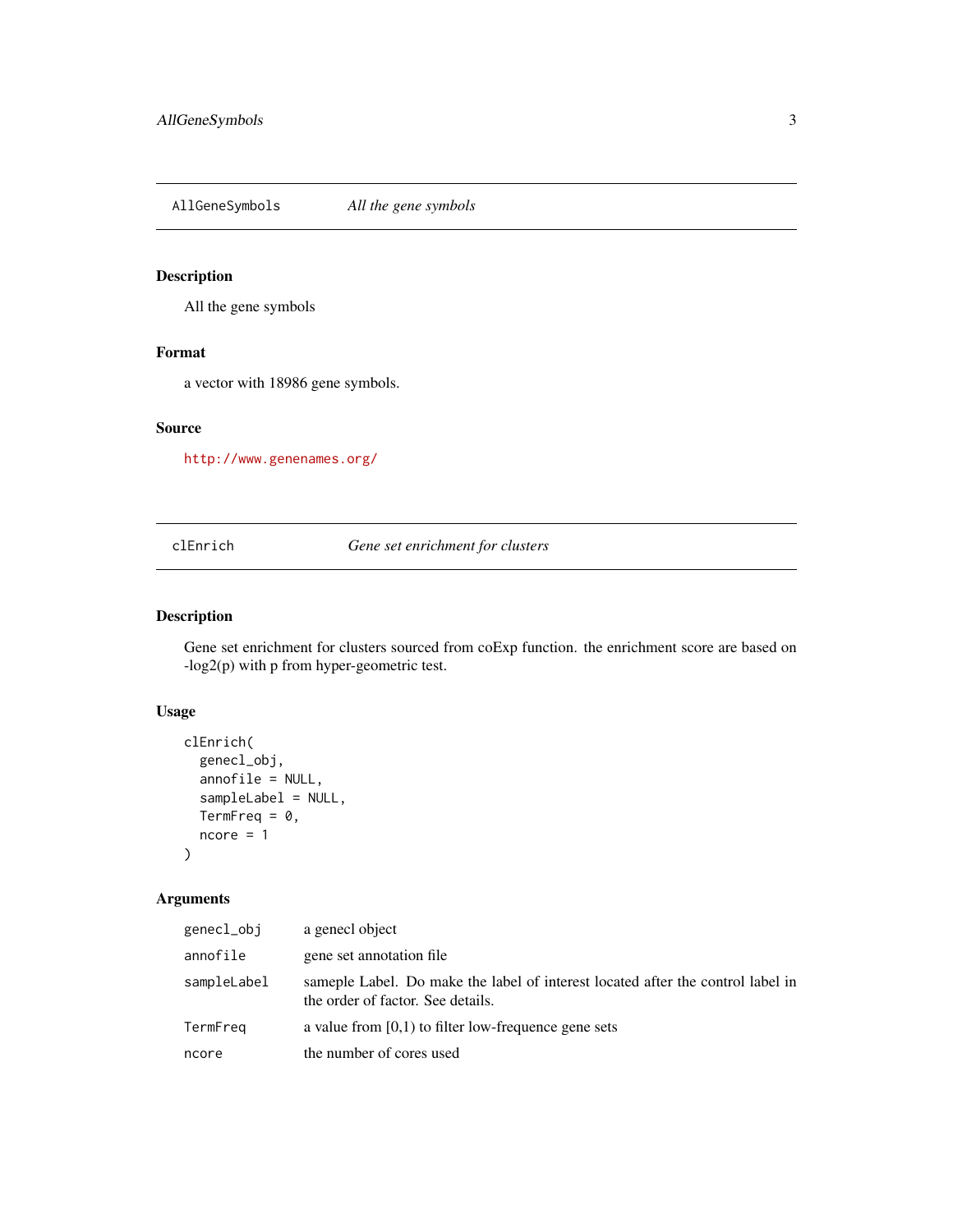#### <span id="page-3-0"></span>Details

sampleLable: Use factor(c("Normal", "Cancer", "Normal"), levels=c("Normal", "Cancer")), instead of factor(c("Normal", "Cancer","Normal")). This parameter will affect the direction of gene regulation in cogena.

Gene sets availiable (See vignette for more):

- c2.cp.kegg.v7.01.symbols.gmt.xz (From Msigdb)
- c2.cp.reactome.v7.01.symbols.gmt.xz (From Msigdb)
- c5.bp.v7.01.symbols.gmt.xz (From Msigdb)

#### Value

a list containing the enrichment score for each clustering methods and cluster numbers included in the genecl\_obj

#### Source

Gene sets are from

- 1. http://www.broadinstitute.org/gsea/msigdb/index.jsp
- 2. http://amp.pharm.mssm.edu/Enrichr/

# Examples

```
#annotaion
annoGMT <- "c2.cp.kegg.v7.01.symbols.gmt.xz"
annofile <- system.file("extdata", annoGMT, package="cogena")
```

```
utils::data(Psoriasis)
```

```
clMethods <- c("hierarchical","kmeans","diana","fanny","som","model","sota","pam","clara","agnes")
genecl_result <- coExp(DEexprs, nClust=2:3, clMethods=c("hierarchical","kmeans"),
   metric="correlation", method="complete", ncore=2, verbose=TRUE)
```
clen\_res <- clEnrich(genecl\_result, annofile=annofile, sampleLabel=sampleLabel)

clEnrich\_one *Gene set enrichment for clusters (for one clustering method and a certain number of clusters)*

#### Description

Gene set enrichment for clusters sourced from coExp function. the enrichment score are based on -log(p) with p from hyper-geometric test.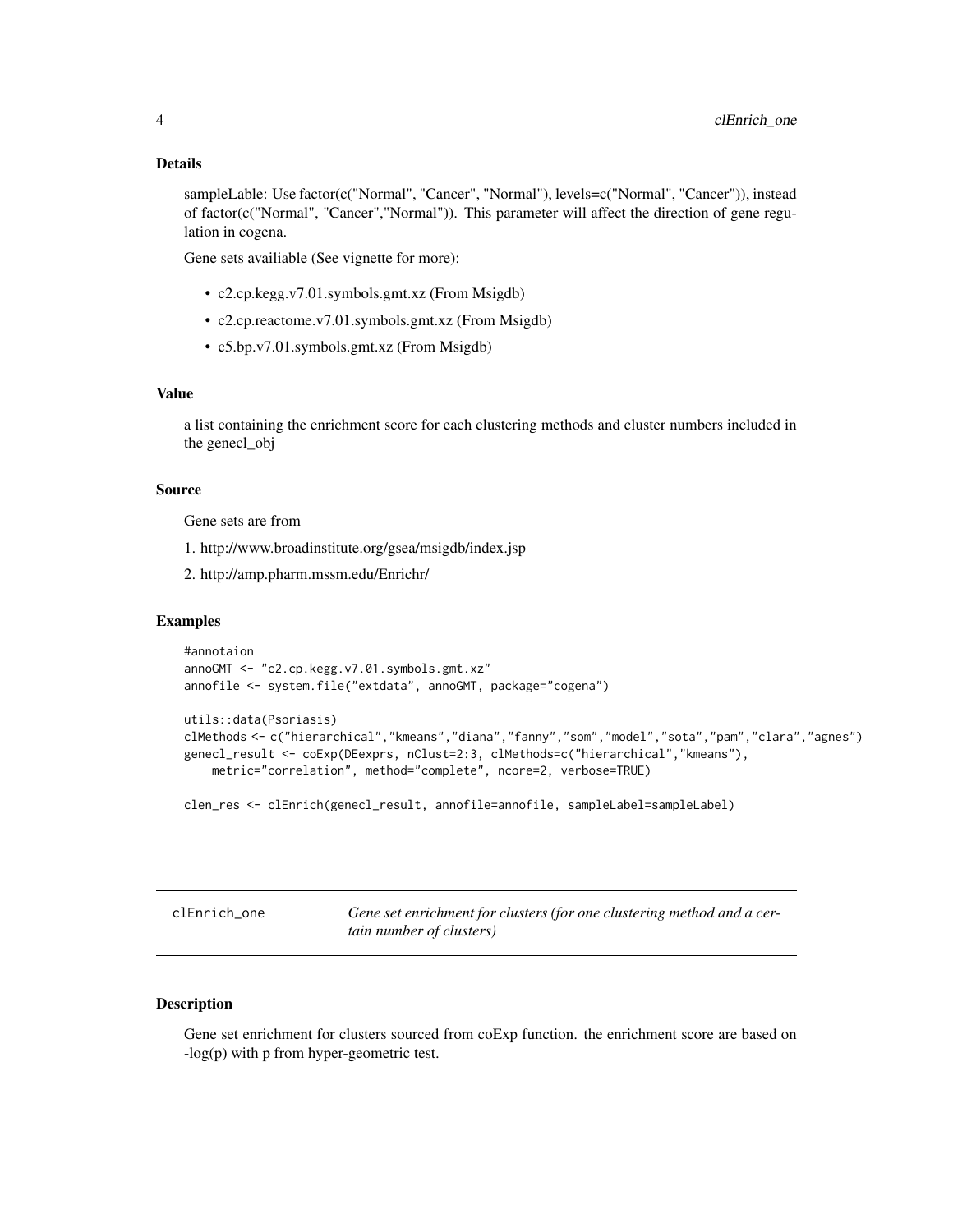# clEnrich\_one 5

# Usage

```
clEnrich_one(
  genecl_obj,
  method,
  nCluster,
  annofile = NULL,
  sampleLabel = NULL,
  TermFreq = \theta\mathcal{L}
```
#### Arguments

| genecl_obj  | a genecl or cogena object                                                                                            |
|-------------|----------------------------------------------------------------------------------------------------------------------|
| method      | as clMethods in genecl function                                                                                      |
| nCluster    | as nClust in cogena function                                                                                         |
| annofile    | gene set annotation file                                                                                             |
| sampleLabel | sameple Label. Do make the label of interest located after the control label in<br>the order of factor. See details. |
| TermFreg    | a value from $[0,1)$ to filter low-frequence gene sets                                                               |

#### Details

Gene sets availiable (See vignette for more):

- c2.cp.kegg.v7.01.symbols.gmt.xz (From Msigdb)
- c2.cp.reactome.v7.01.symbols.gmt.xz (From Msigdb)
- c5.bp.v7.01.symbols.gmt.xz (From Msigdb)

# Value

a list containing the enrichment score for each clustering methods and cluster numbers included in the genecl\_obj

# Source

Gene sets are from

- 1. http://www.broadinstitute.org/gsea/msigdb/index.jsp
- 2. http://amp.pharm.mssm.edu/Enrichr/

```
#annotaion
annoGMT <- "c2.cp.kegg.v7.01.symbols.gmt.xz"
annofile <- system.file("extdata", annoGMT, package="cogena")
data(Psoriasis)
clMethods <- c("hierarchical","kmeans","diana","fanny","som","model","sota","pam","clara","agnes")
```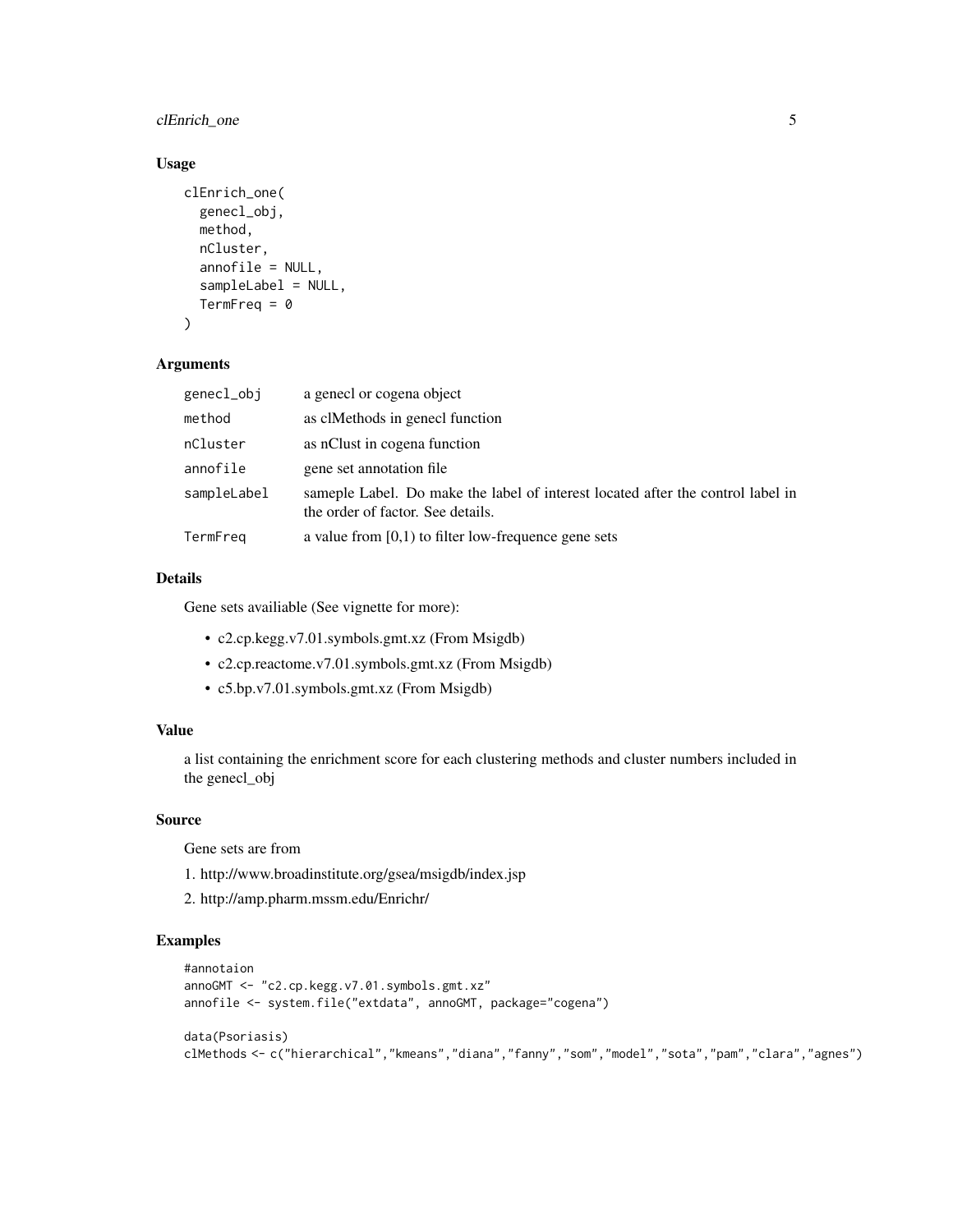```
genecl_result <- coExp(DEexprs, nClust=2:3, clMethods=c("hierarchical","kmeans"),
   metric="correlation", method="complete", ncore=2, verbose=TRUE)
```
clen\_res <- clEnrich\_one(genecl\_result, "kmeans", "3", annofile=annofile, sampleLabel=sampleLabel) clen\_res1 <- clEnrich\_one(clen\_res, "hierarchical", "2", annofile=annofile, sampleLabel=sampleLabel)

clusterMethods *Basic methods for a genecl object.*

#### Description

clusterMethods: get the methods of clustering used.

# Usage

```
clusterMethods(object)
```

```
## S4 method for signature 'genecl'
clusterMethods(object)
```
## S4 method for signature 'cogena' clusterMethods(object)

#### Arguments

object a genecl or cogena object

#### Value

clusterMethods: a character vector.

```
data(Psoriasis)
genecl_result <- coExp(DEexprs, nClust=2:3,
clMethods=c("hierarchical","kmeans"), metric="correlation",
method="complete",
ncore=1, verbose=TRUE)
clusterMethods(genecl_result)
```
<span id="page-5-0"></span>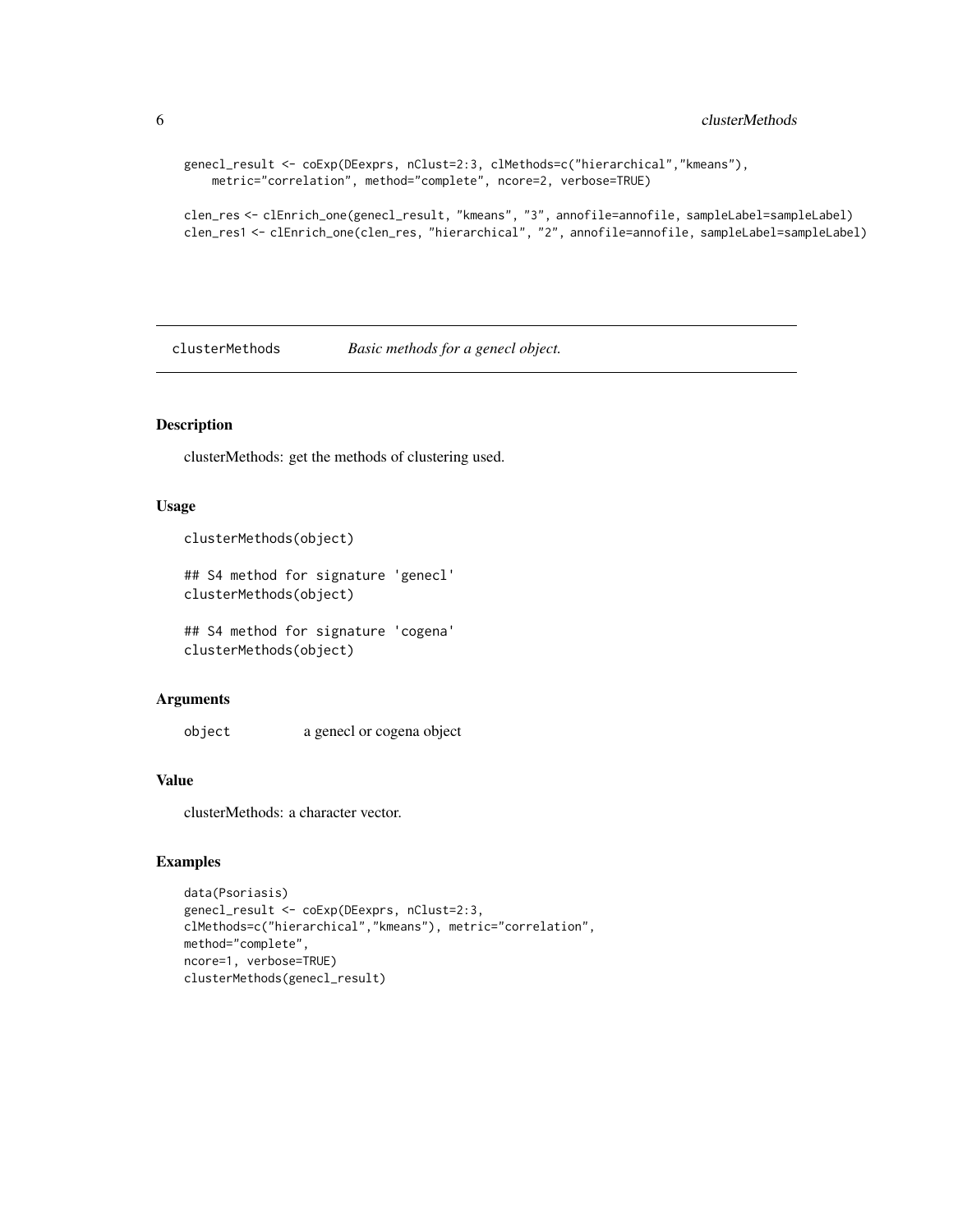<span id="page-6-0"></span>Co-expressed gene-set enrichment analysis. Gene sets could be Pathway, Gene ontology. The gene co-expression is obtained by various clustering methods.

# Usage

```
coExp(
 obj,
 nClust,
 clMethods = "hierarchical",
 metric = "correlation",
 method = "complete",
 ncore = 2,
 verbose = FALSE,
  ...
)
```
# Arguments

| obj       | Differentially expressed gene (DEG) expression profilings. Either a numeric<br>matrix, a data.frame, or an ExpressionSet object. Data frames must contain<br>all numeric columns. In all cases, the rows are the items to be clustered (e.g.,<br>genes), and the columns are the samples.                                                                                                                                   |
|-----------|-----------------------------------------------------------------------------------------------------------------------------------------------------------------------------------------------------------------------------------------------------------------------------------------------------------------------------------------------------------------------------------------------------------------------------|
| nClust    | A numeric vector giving the numbers of clusters to be evaluated. e.g., 2:6 would<br>evaluate the number of clusters ranging from 2 to 6.                                                                                                                                                                                                                                                                                    |
| clMethods | A character vector giving the clustering methods. The default is "hierarchi-<br>cal". Available options are "hierarchical", "kmeans", "diana", "fanny", "som",<br>"model", "sota", "pam", "clara", "apcluster", and "agnes", with multiple choices<br>allowed.                                                                                                                                                              |
| metric    | the distance measure to be used. This should be one of "euclidean", "max-<br>imum", "manhattan", "canberra", "binary", "pearson", "abspearson", "correla-<br>tion", "abscorrelation", "NMI", "biwt", "spearman" or "kendall". Any unam-<br>biguous substring can be given. In detail, please reference the parameter method<br>in amap::Dist. Some of the cluster methods could use only part of the metric.<br>See Detail. |
| method    | For hierarchical clustering (hierarchical and agnes), the agglomeration method<br>used. The default is "complete". Available choices are "ward", "single", "com-<br>plete", and "average".                                                                                                                                                                                                                                  |
| ncore     | Number of core used. The default is 2.                                                                                                                                                                                                                                                                                                                                                                                      |
| verbose   | verbose.                                                                                                                                                                                                                                                                                                                                                                                                                    |
| $\cdots$  | to interal function vClusters.                                                                                                                                                                                                                                                                                                                                                                                              |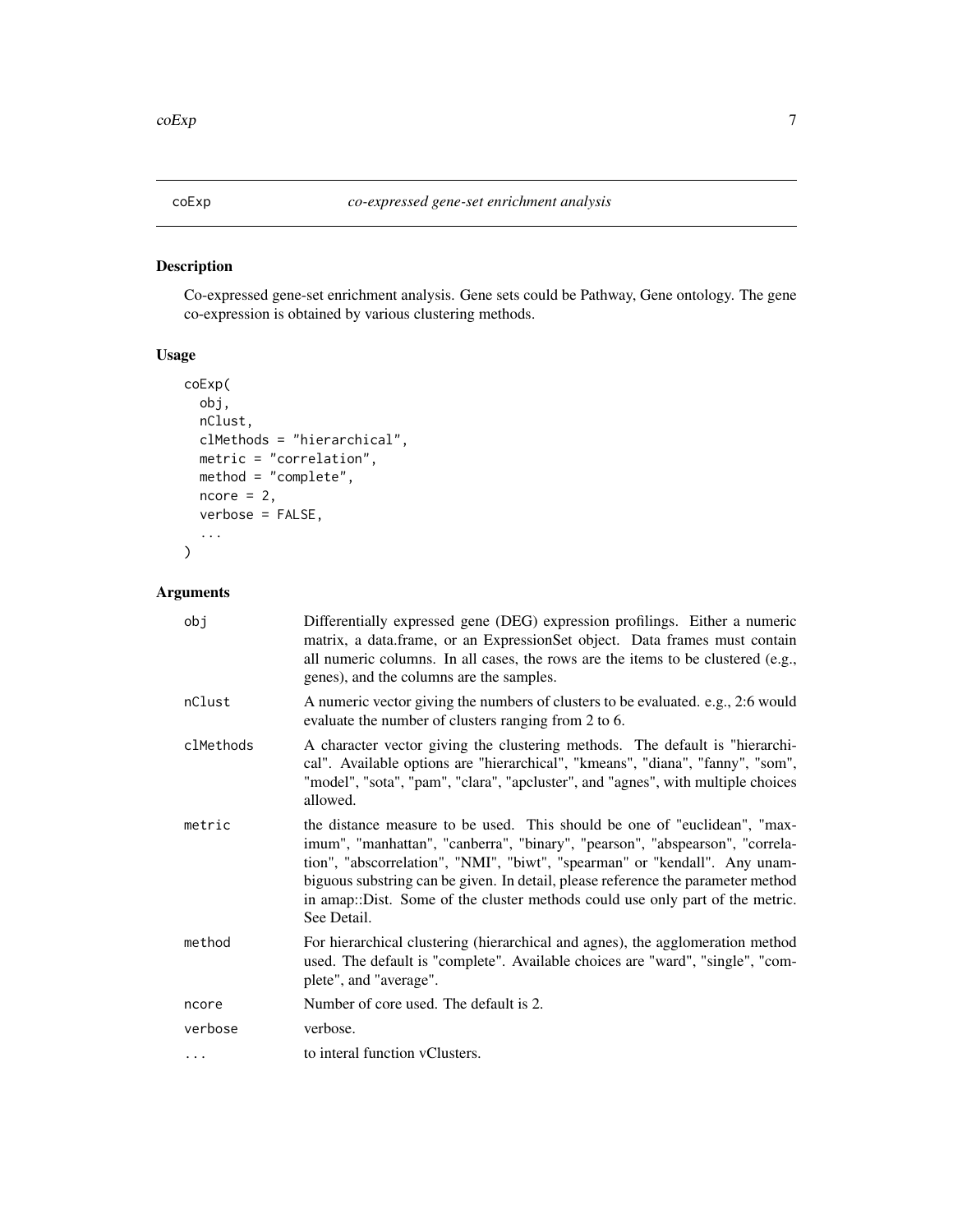#### <span id="page-7-0"></span>Details

For metric parameter, "hierarchical","kmeans","diana","fanny","pam" and "agnes" can use all the metrics. "clara" uses "manhattan" or "euclidean", other metric will be changed as "euclidean". "sota" uses "correlation" or "euclidean", other metric will be changed as "euclidean". "model" uses its own metric and "som" and "ap" uses euclidean only, which is irrelative with metric.

method: Available distance measures are (written for two vectors x and y):

- euclidean Usual square distance between the two vectors (2 norm).
- maximum Maximum distance between two components of x and y (supremum norm).
- manhattan Absolute distance between the two vectors (1 norm).
- canberra  $sum(|x_i y_i|/|x_i + y_i|)$  Terms with zero numerator and denominator are omitted from the sum and treated as if the values were missing.
- binary (aka asymmetric binary): The vectors are regarded as binary bits, so non-zero elements are 'on' and zero elements are 'off'. The distance is the proportion of bits in which only one is on amongst those in which at least one is on.
- pearson Also named "not centered Pearson"  $1 \frac{sum(x_i y_i)}{sqrt{sqrt{x_i^2}}sum(x_i^2)sum(y_i^2)}$ .
- abspearson Absolute Pearson  $1 |sum(x_i y_i)/sqrt(x_i^2)sum(y_i^2)|$ .
- correlation Also named "Centered Pearson"  $1 corr(x, y)$ .
- abscorrelation Absolute correlation  $1 |corr(x, y)|$ .
- spearman Compute a distance based on rank.
- kendall Compute a distance based on rank.  $\sum_{i,j} K_{i,j}(x, y)$  with  $K_{i,j}(x, y)$  is 0 if  $x_i, x_j$  in same order as  $y_i$ ,  $y_j$ , 1 if not.
- NMI normalised mutual information. (use correlation instead so far!)
- biwt a weighted correlation based on Tukey's biweight

#### Value

a genecl object

#### See Also

[clEnrich](#page-2-1)

#### Examples

```
data(Psoriasis)
```
#cogena parameters # the number of clusters. A vector.  $nClust < -2:6$ # the number of cores. ncore <- 2 # the clustering methods clMethods <- c("hierarchical","kmeans") # the distance metric metric <- "correlation"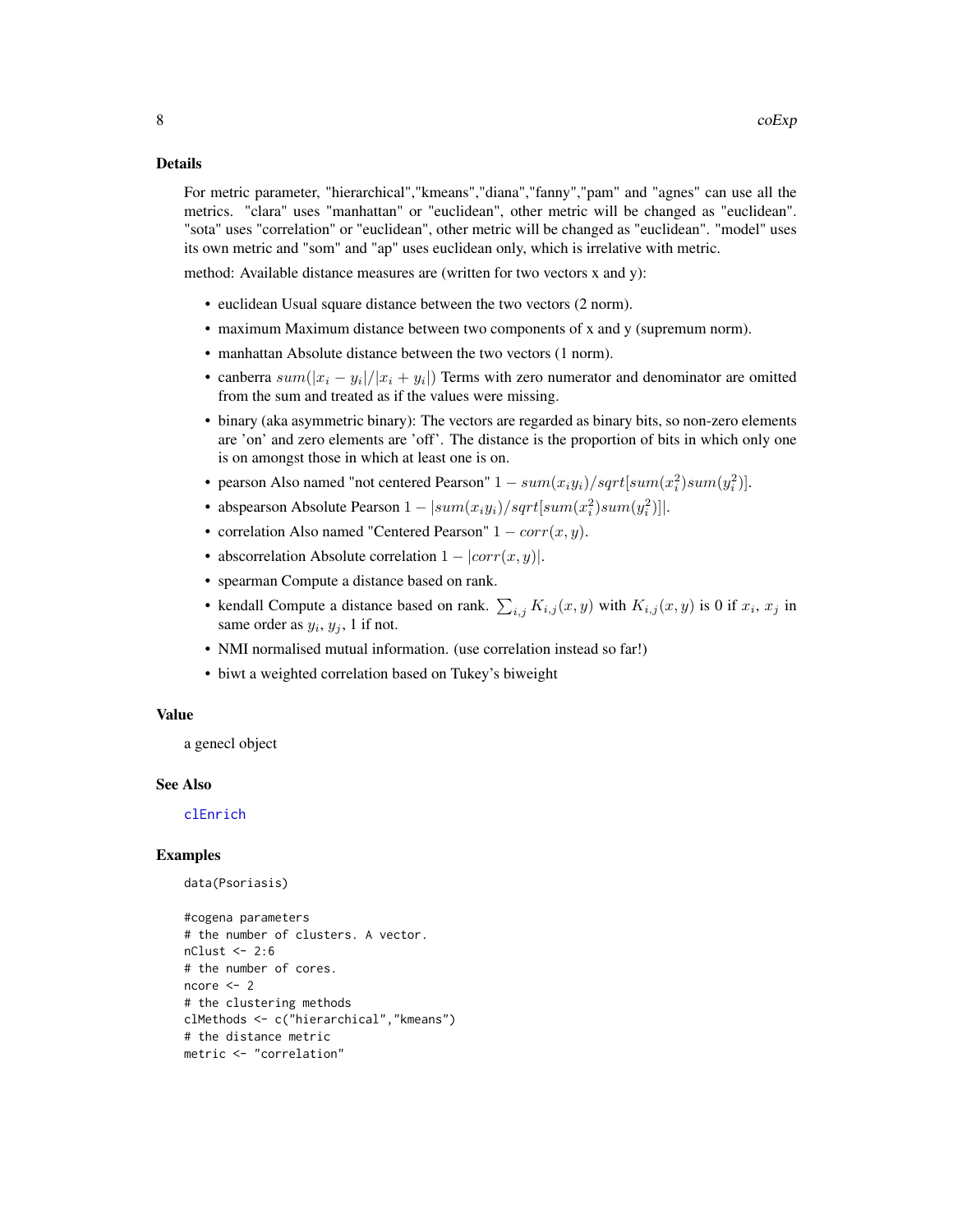# <span id="page-8-0"></span>cogena-class 9

```
# the agglomeration method used for hierarchical clustering (hierarchical
#and agnes)
method <- "complete"
# See examples of clEnrich function
# the co-expression analysis
## Not run:
genecl_result <- coExp(DEexprs, nClust=nClust, clMethods=clMethods,
metric=metric, method=method, ncore=ncore, verbose=TRUE)
## End(Not run)
```

| cogena-class | An S4 class to represent co-expressed gene-set enrichment analysis |
|--------------|--------------------------------------------------------------------|
|              | result.                                                            |

#### Description

An S4 class to represent co-expressed gene-set enrichment analysis result.

#### **Slots**

mat Differentially expressed gene expression profilings. Either a numeric matrix, a data.frame, or an ExpressionSet object. Data frames must contain all numeric columns. In all cases, the rows are the items to be clustered (e.g., genes), and the columns are the samples.

clusterObjs a list contains clustering results.

- Distmat the distance matrix.
- measures a list of the enrichment results.
- upDn the enrichment score for up or down-regulated genes.
- clMethods clustering method.
- labels the label of genes
- nClust A numeric vector giving the numbers of clusters to be evaluated. e.g., 2:6 would evaluate the number of clusters ranging from 2 to 6.
- metric the distance measure to be used. It must be one of "euclidean","maximum", "manhattan", "canberra", "binary", "pearson", "abspearson", "correlation", "abscorrelation", "spearman" or "kendall". Any unambiguous substring can be given. In detail, please reference the parameter method in amap::Dist. Some of the cluster methods could use only part of the metric. Please reference the manual of cogena.
- method For hierarchical clustering (hclust and agnes), the agglomeration method used. The default is "complete". Available choices are "ward", "single", "complete", and "average".
- annotation logical matrix of biological annotation with row be DE gene column be gene sets and value be logical.
- sampleLabel character vector with names are sample names. Only used for plotting.
- ncore the number of cores used.
- gmt the gmt file used
- call the called function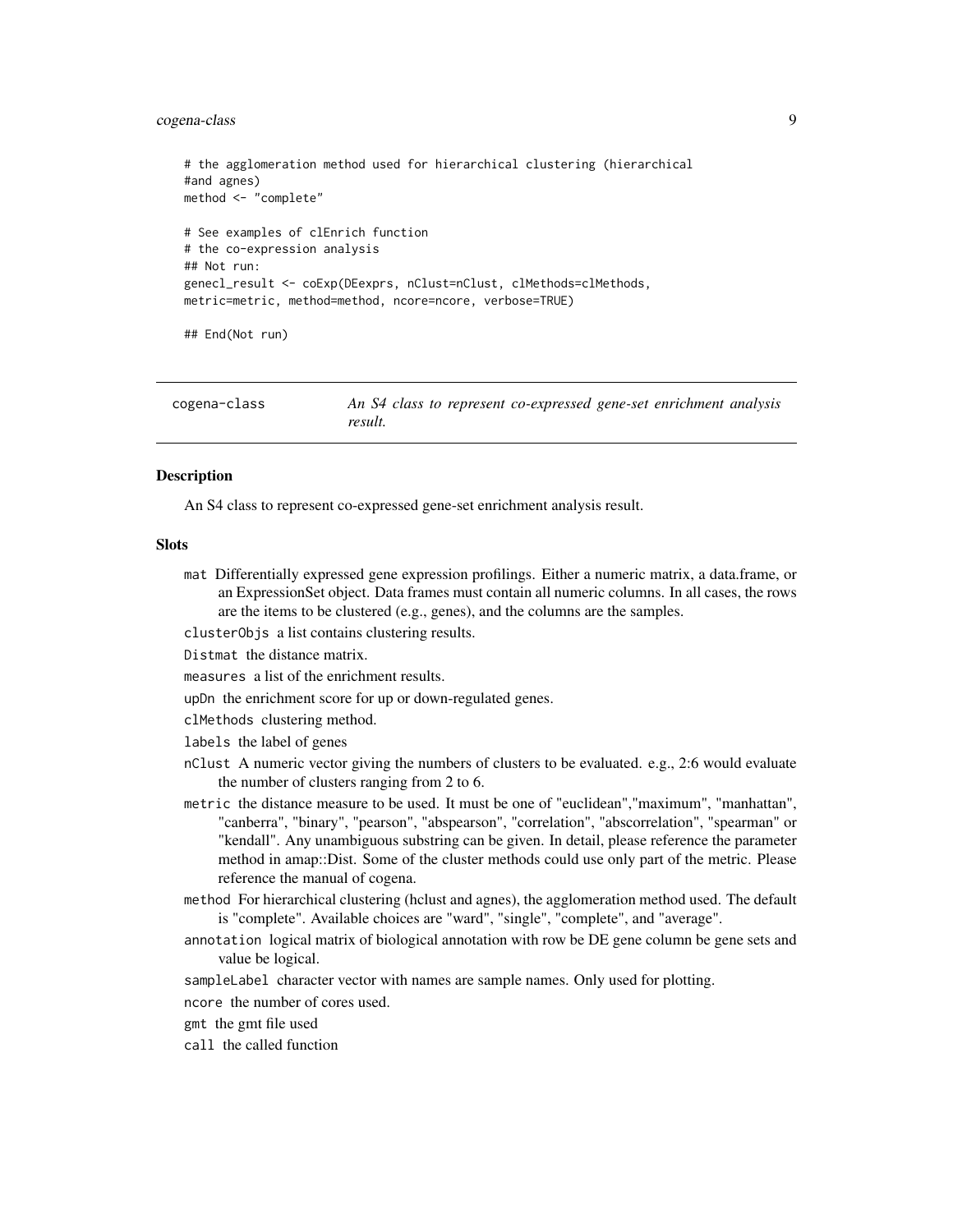To discovery smaller scale, but highly correlated cellular events that may be of great biological relevance, co-expressed gene set enrichment analysis, cogena, clusters gene expression profiles (coExp) and then make enrichment analysis for each clusters (clEnrich) based on hyper-geometric test. The heatmapCluster and heatmapPEI can visualise the results. See vignette for the detailed workflow.

#### Source

https://github.com/zhilongjia/cogena

#### Examples

```
## A quick start
```
# Loading the examplar dataseat data(Psoriasis)

```
# Clustering the gene expression profiling
clMethods <- c("hierarchical","kmeans","diana","fanny","som","model","sota","pam","clara","agnes")
genecl_result <- coExp(DEexprs, nClust=5:6, clMethods=clMethods,
    metric="correlation", method="complete", ncore=2, verbose=TRUE)
```

```
# Gene set used
annofile <- system.file("extdata", "c2.cp.kegg.v7.01.symbols.gmt.xz", package="cogena")
```

```
# Enrichment analysis for clusters
clen_res <- clEnrich(genecl_result, annofile=annofile, sampleLabel=sampleLabel)
```
summary(clen\_res)

# Visualisation heatmapCluster(clen\_res, "hierarchical", "6") heatmapPEI(clen\_res, "hierarchical", "6", printGS=FALSE)

```
# Obtain genes in a certain cluster
head(geneInCluster(clen_res, "hierarchical", "6", "2"))
```
## The end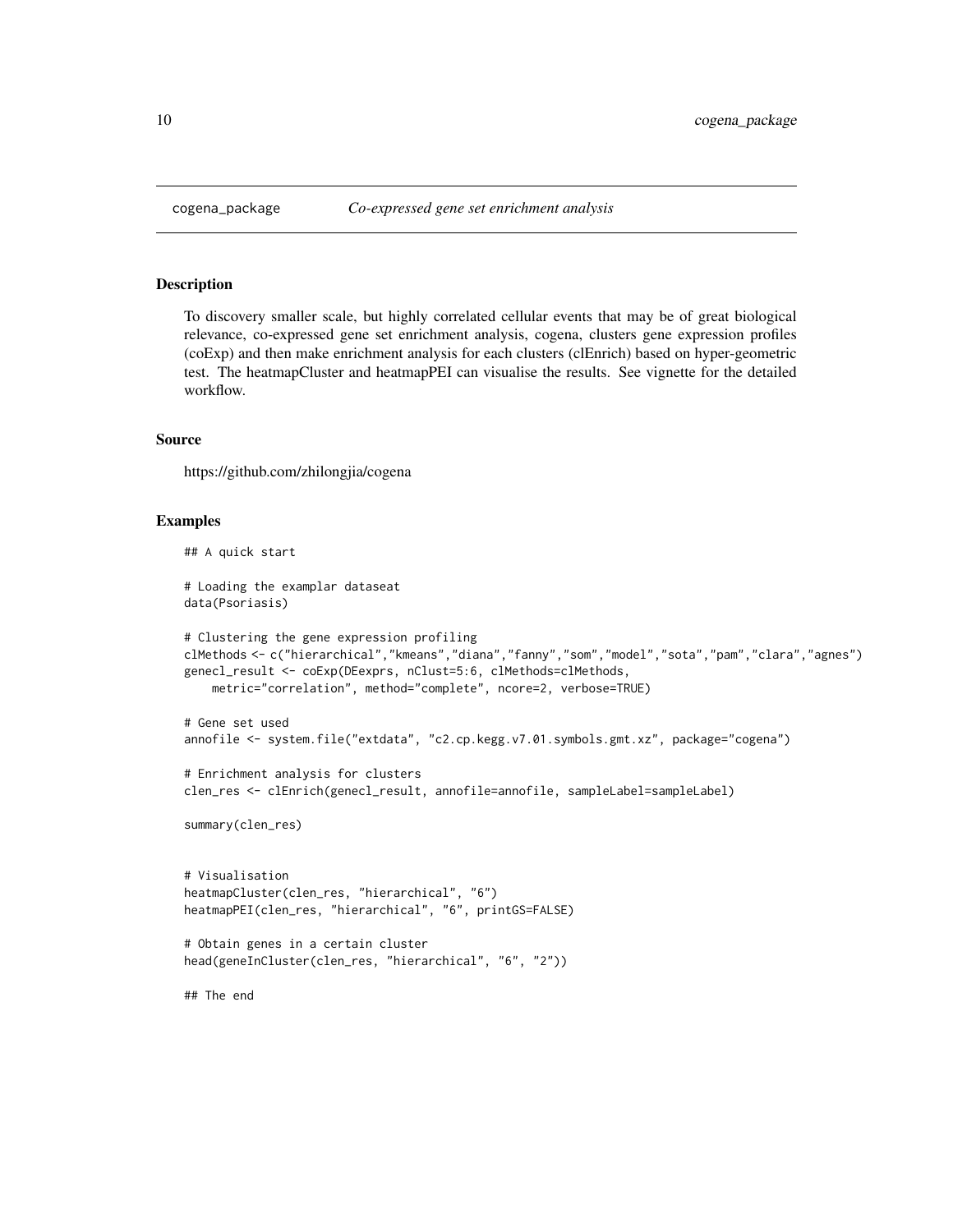<span id="page-10-0"></span>

Correlation in the cluster of a cogena object. This is helpful if the number of genes in cluster are small.

# Usage

```
corInCluster(
  object,
 method,
 nCluster,
  ith,
  corMethod = "pearson",
 plotMethod = "circle",
  type = "upper",...
)
## S4 method for signature 'cogena'
corInCluster(
  object,
 method = clusterMethods(object),
 nCluster = nClusters(object),
  ith,
  corMethod = "pearson",
 plotMethod = "circle",
  type = "upper",
  ...
\mathcal{L}
```
#### Arguments

| object     | a cogena object                                                                                                                                                                                                                  |
|------------|----------------------------------------------------------------------------------------------------------------------------------------------------------------------------------------------------------------------------------|
| method     | a clustering method                                                                                                                                                                                                              |
| nCluster   | cluster number                                                                                                                                                                                                                   |
| ith        | the i-th cluster (should no more than nCluster)                                                                                                                                                                                  |
| corMethod  | a character string indicating which correlation coefficient (or covariance) is to<br>be computed. One of "pearson" (default), "kendall", or "spearman", can be ab-<br>breviated.                                                 |
| plotMethod | the visualization method of correlation matrix to be used. Currently, it supports<br>seven methods, named "circle" (default), "square", "ellipse", "number", "pie",<br>"shade" and "color". See examples in corrplot for details |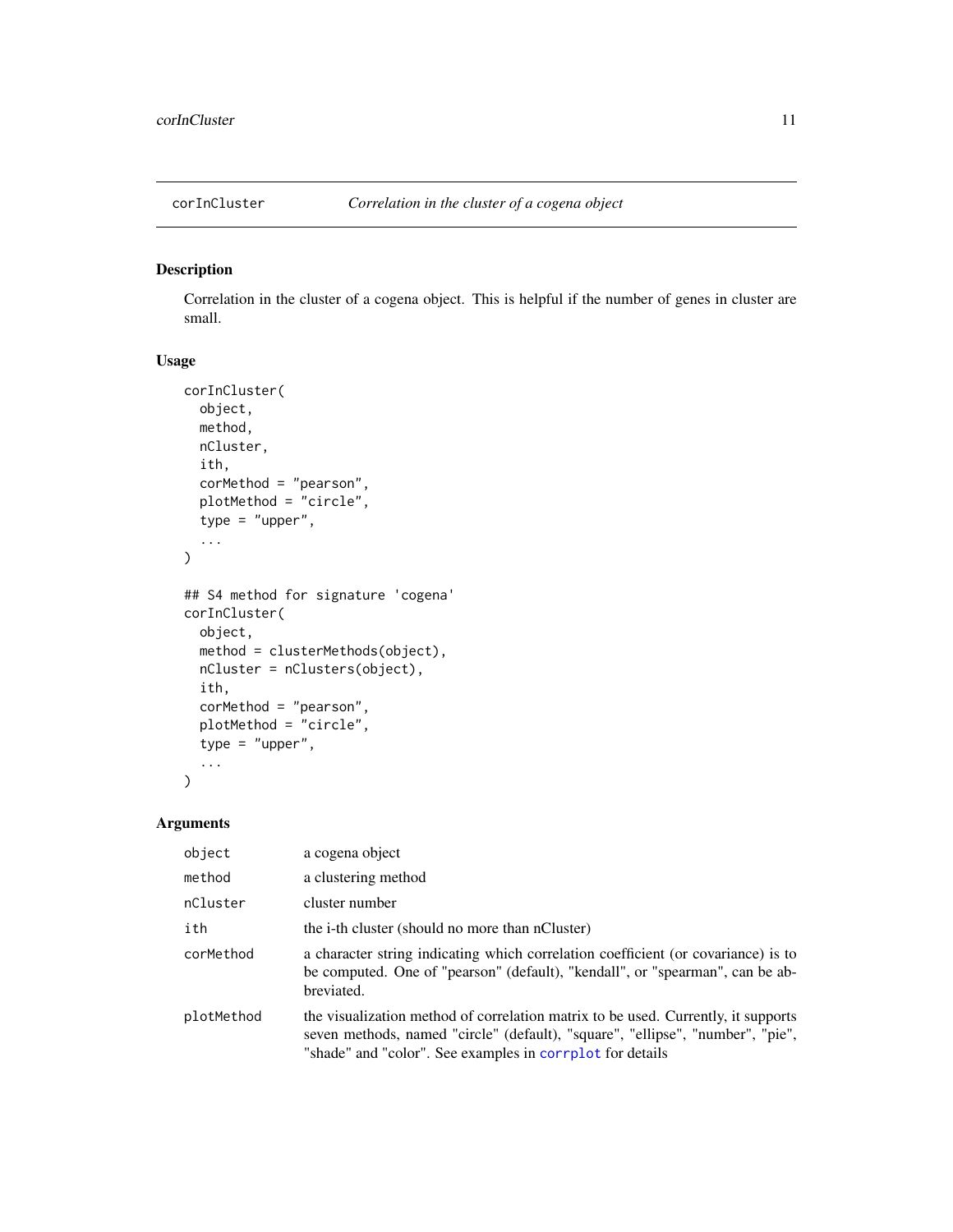<span id="page-11-0"></span>

| type                    | "full" (default), "upper" or "lower", display full matrix, lower triangular or upper<br>triangular matrix. See examples in correlot for details |
|-------------------------|-------------------------------------------------------------------------------------------------------------------------------------------------|
| $\cdot$ $\cdot$ $\cdot$ | other parameters to corrplot function.                                                                                                          |

#### Value

a correlation figure.

#### See Also

[clEnrich](#page-2-1) [corrplot](#page-0-0)

#### Examples

```
data(Psoriasis)
annofile <- system.file("extdata", "c2.cp.kegg.v7.01.symbols.gmt.xz",
package="cogena")
## Not run:
genecl_result <- coExp(DEexprs, nClust=2:3, clMethods=c("hierarchical","kmeans"),
   metric="correlation", method="complete", ncore=2, verbose=TRUE)
clen_res <- clEnrich(genecl_result, annofile=annofile, sampleLabel=sampleLabel)
corInCluster(clen_res, "kmeans", "3", "3")
corInCluster(clen_res, "kmeans", "3", "3", plotMethod="square")
## End(Not run)
```
DEexprs *gene expression of DEG*

# Description

gene expression of DEG

#### Format

matrix with 706 DEGs (row) and 116 samples (column).

# Source

<http://www.ncbi.nlm.nih.gov/geo/query/acc.cgi?acc=GSE13355>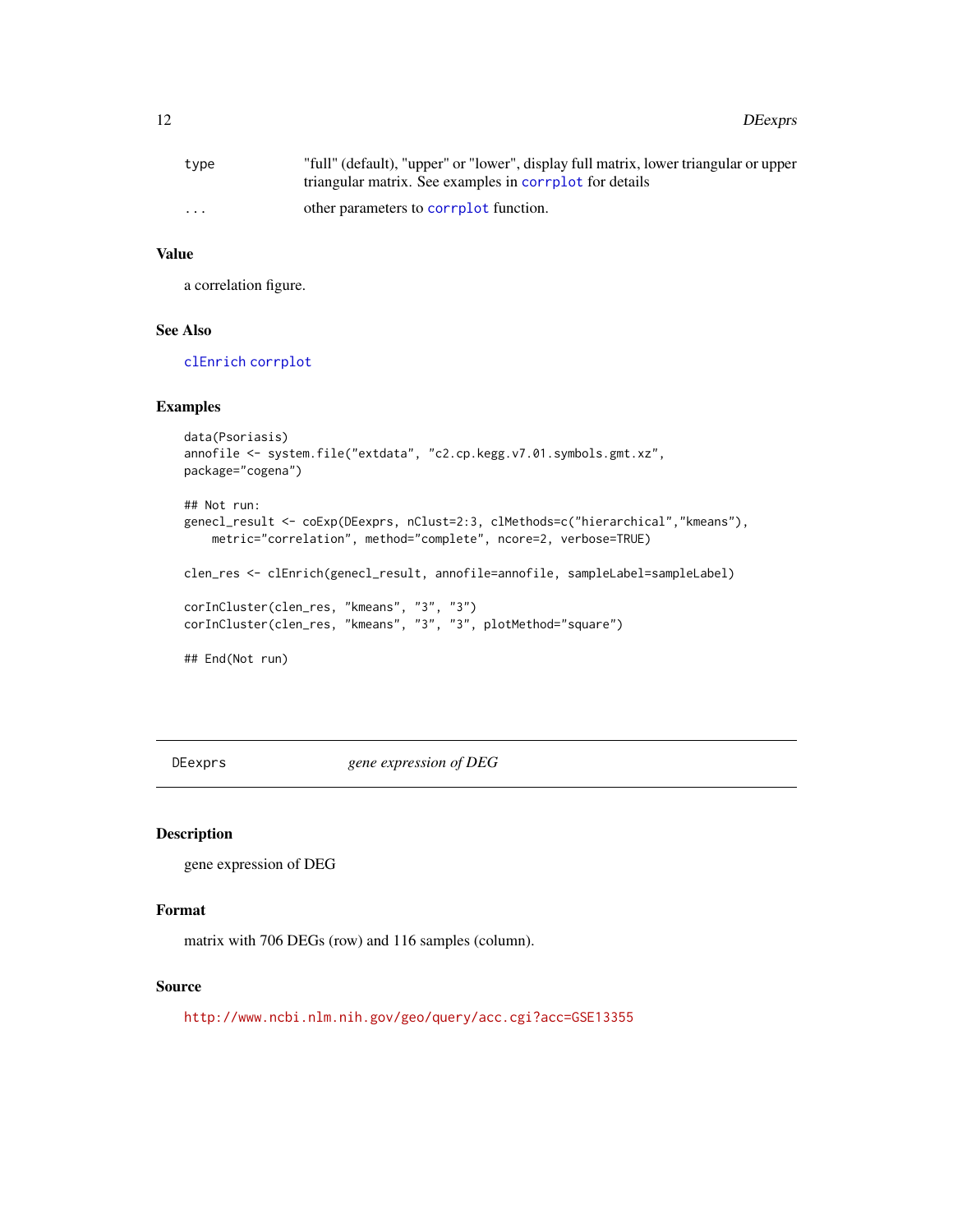<span id="page-12-0"></span>

get the enrichment table from a cogena object with certain clustering methods and number of clusters.

# Usage

```
enrichment(
 object,
 method,
 nCluster,
  CutoffNumGeneset = Inf,
 CutoffPVal = 0.05,
  orderMethod = "max",
  roundvalue = TRUE,
  add2 = FALSE)
## S4 method for signature 'cogena'
enrichment(
 object,
 method,
 nCluster,
 CutoffNumGeneset = Inf,
  CutoffPVal = 0.05,
 orderMethod = "max",
  roundvalue = TRUE,
  add2 = TRUE)
```
#### Arguments

| object           | a genecl or cogena object                                                                                            |  |
|------------------|----------------------------------------------------------------------------------------------------------------------|--|
| method           | as clMethods in genecl function                                                                                      |  |
| nCluster         | as nClust in cogena function.                                                                                        |  |
| CutoffNumGeneset |                                                                                                                      |  |
|                  | the cut-off of the number of gene sets in the return table                                                           |  |
| CutoffPVal       | the cut-off of p-value. The default is 0.05.                                                                         |  |
| orderMethod      | the order method, default is max, other options are "mean", "all", "I", "II" or a<br>number meaning the ith cluster. |  |
| roundvalue       | The default is TRUE, whether or not round the data, such as round $(1.54, 1)=1.5$                                    |  |
| add2             | enrichment score for add Up and Down reuglated genes.                                                                |  |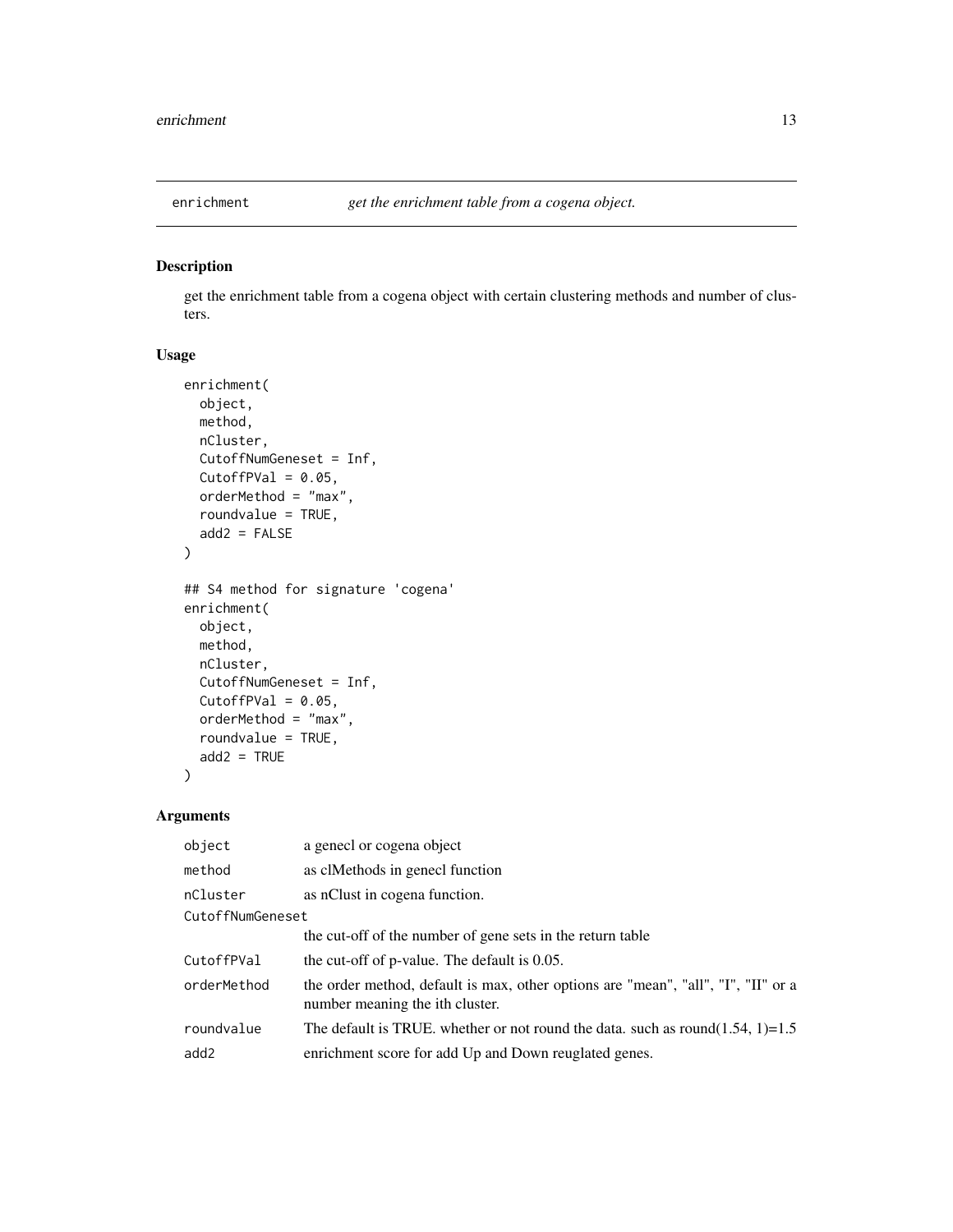# <span id="page-13-0"></span>Details

orderMethod:

- max. ordered by the max value in clusters beside all
- mean. ordered by the mean value in clusters beside all
- All. ordered by all genes
- I. ordered by the I cluster in two clusters (Up or Down-regulated, add2 should be TRUE)
- II. ordered by the II cluster in two clusters (Up or Down-regulated, add2 should be TRUE)
- a character number. like "3".

# Value

a matrix with clusters in row and gene-sets in column.

#### Examples

```
data(Psoriasis)
annofile <- system.file("extdata", "c2.cp.kegg.v7.01.symbols.gmt.xz",
package="cogena")
## Not run:
genecl_result <- coExp(DEexprs, nClust=2:3, clMethods=c("hierarchical","kmeans"),
   metric="correlation", method="complete", ncore=2, verbose=TRUE)
clen_res <- clEnrich(genecl_result, annofile=annofile, sampleLabel=sampleLabel)
enrichment.table1 <- enrichment(clen_res, "kmeans", "3")
enrichment.table2 <- enrichment(clen_res, "kmeans", "3",
CutoffNumGeneset=10, orderMethod="mean")
## End(Not run)
```
gene2set *generate relationship between genes and gene-sets*

#### Description

Generate relationship between genes (gene SYMBOL) and gene-sets, such as Pathway or GO.

#### Usage

 $gene2set(annofile = NULL, genomes, TermFreq = 0)$ 

annotationListToMatrix(annotation, genenames)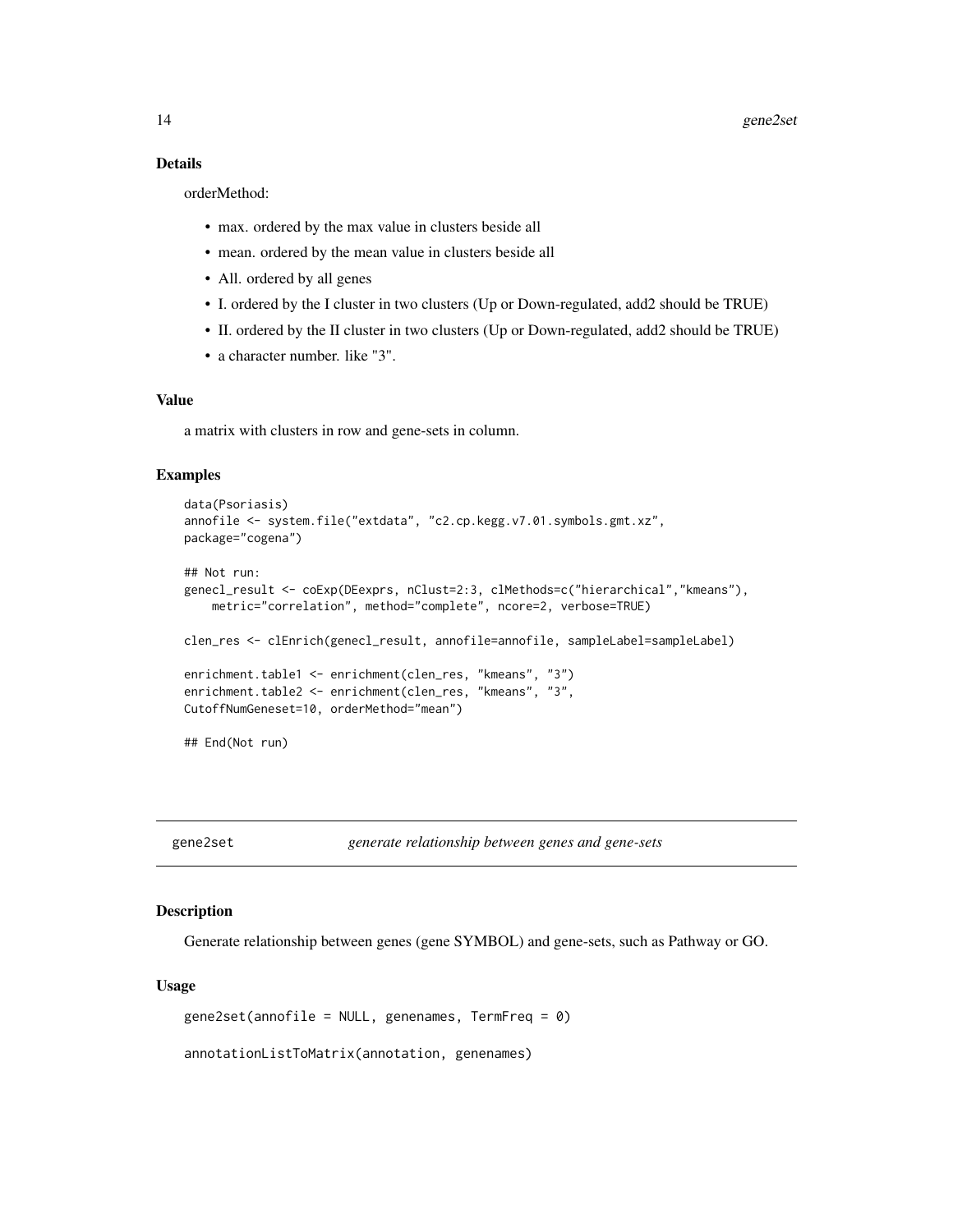# <span id="page-14-0"></span>genecl-class 15

#### Arguments

| annofile   | a gmt file. Examples are from MSigDB Collections. A list of gene set could be<br>find in the vignette of cogena |
|------------|-----------------------------------------------------------------------------------------------------------------|
| genenames  | a SYMBOL gene names charactic vector.                                                                           |
| TermFreg   | a threshold for the Term Frequence. Default is zero.                                                            |
| annotation | a value returned by gmt2list.                                                                                   |

#### Value

an gene and gene-set relationship matrix

#### Examples

data(Psoriasis)

```
#annotaion
annoGMT <- "c2.cp.kegg.v7.01.symbols.gmt.xz"
annofile <- system.file("extdata", annoGMT, package="cogena")
# the DEG gene-sets matrix
anno <- gene2set(annofile, rownames(DEexprs))
```
genecl-class *An S4 class to represent co-expressed gene*

#### Description

An S4 class to represent co-expressed gene

#### **Slots**

- mat Differentially expressed gene expression profilings. Either a numeric matrix, a data.frame, or an ExpressionSet object. Data frames must contain all numeric columns. In all cases, the rows are the items to be clustered (e.g., genes), and the columns are the samples.
- clusterObjs a list contains clustering results.
- Distmat the distance matrix.
- clMethods clustering method.
- labels the label of genes
- nClust A numeric vector giving the numbers of clusters to be evaluated. e.g., 2:6 would evaluate the number of clusters ranging from 2 to 6.
- metric the distance measure to be used. It must be one of "euclidean","maximum", "manhattan", "canberra", "binary", "pearson", "abspearson", "correlation", "abscorrelation", "spearman" or "kendall". Any unambiguous substring can be given. In detail, please reference the parameter method in amap::Dist. Some of the cluster methods could use only part of the metric. Please reference the manual of cogena.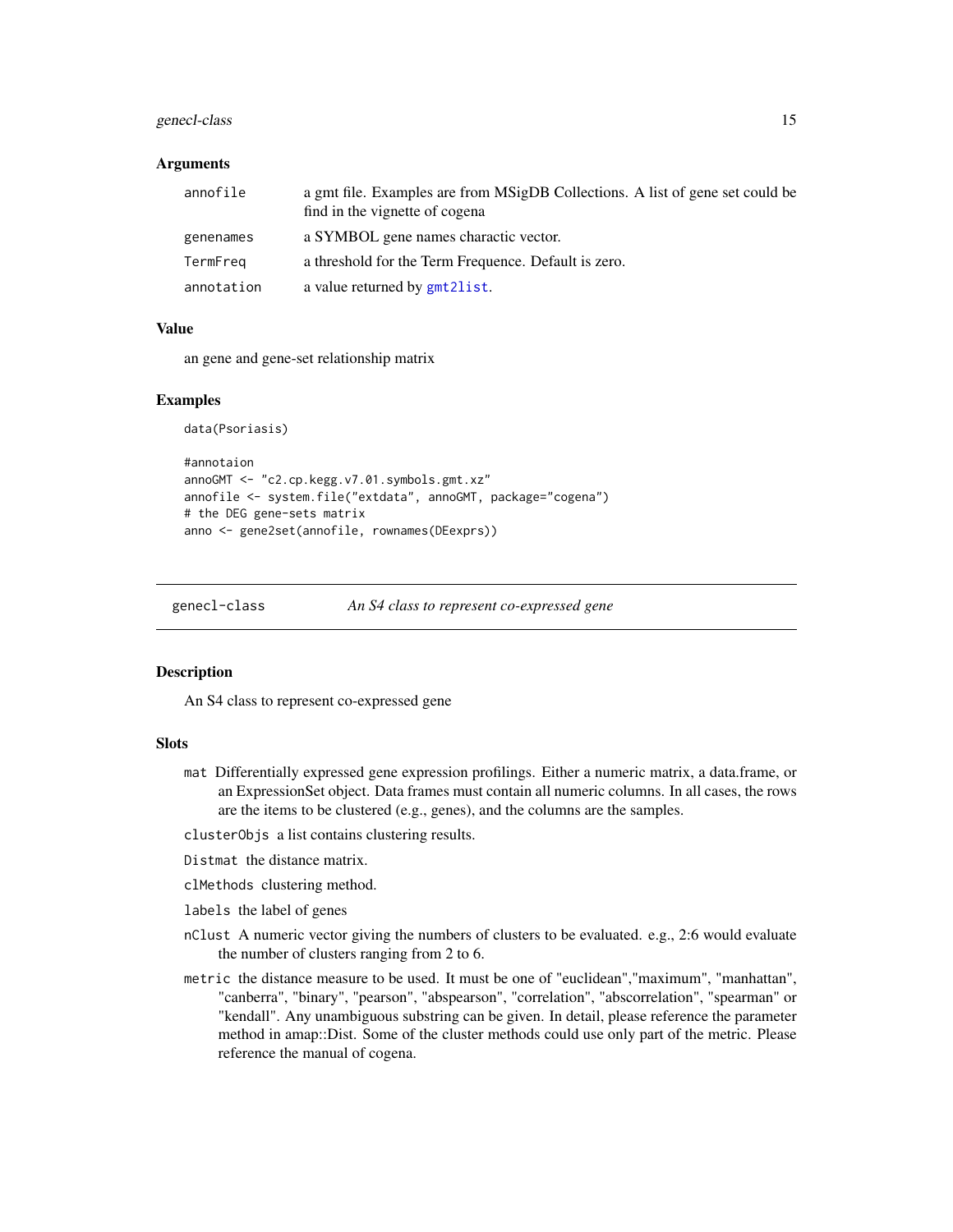method For hierarchical clustering (hclust and agnes), the agglomeration method used. The default is "complete". Available choices are "ward", "single", "complete", and "average".

ncore the number of cores used.

call the called function

geneclusters *geneclusters: get the cluster information of a certain clustering method with a certain number.*

#### Description

geneclusters: get the cluster information of a certain clustering method with a certain number.

# Usage

```
geneclusters(object, method, nClust)
```
## S4 method for signature 'genecl' geneclusters(object, method = clusterMethods(object), nClust)

## S4 method for signature 'cogena' geneclusters(object, method = clusterMethods(object), nClust)

#### Arguments

| object | a genecl or cogena object       |
|--------|---------------------------------|
| method | as clMethods in genecl function |
| nClust | cluster numbers                 |

#### Value

geneclusters: a list or hclust depends on the method

```
## Not run:
geneclusters(genecl_result, "kmeans", 3)
geneclusters(genecl_result, "hierarchical", 4)
## End(Not run)
```
<span id="page-15-0"></span>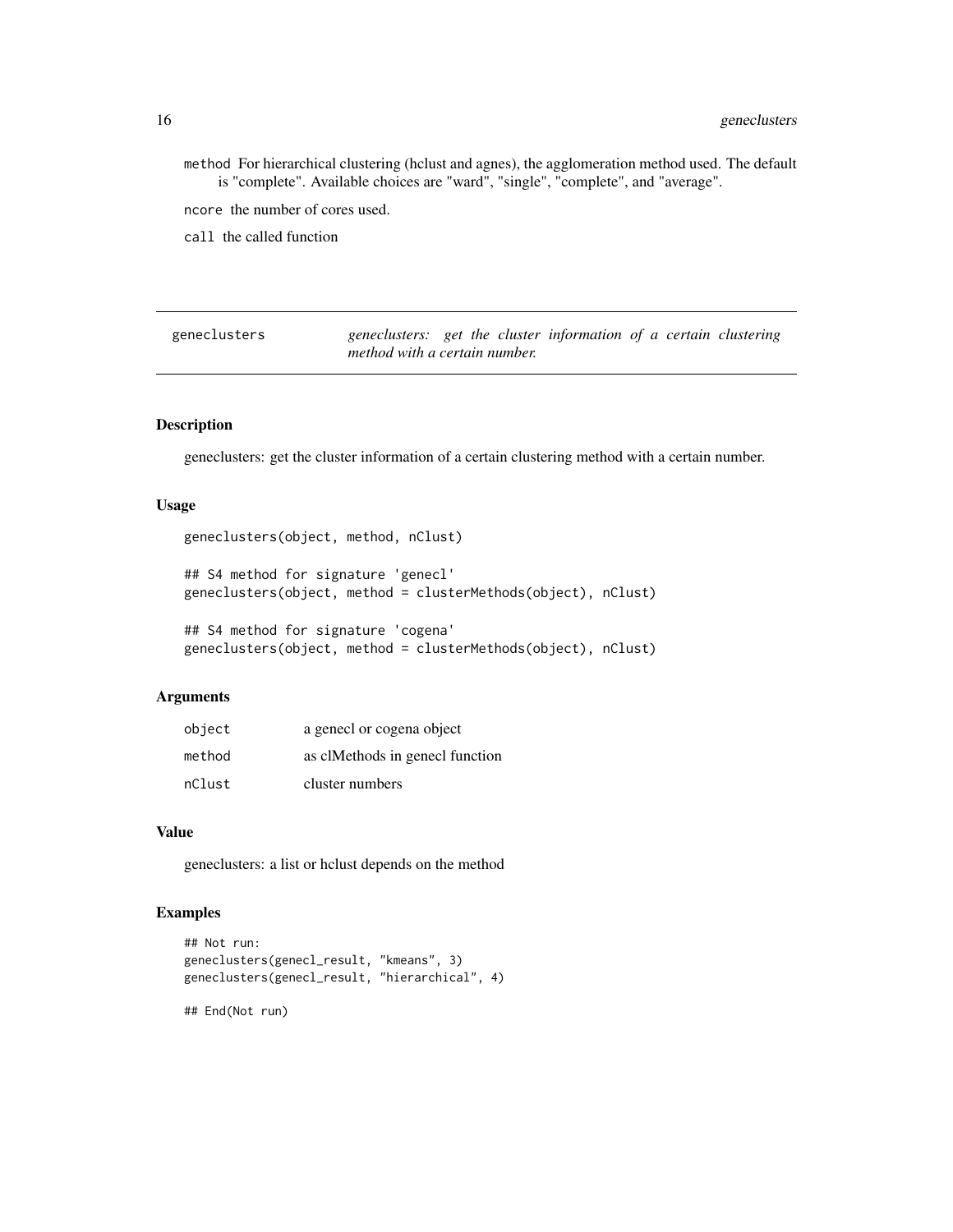<span id="page-16-0"></span>

Get gene names in each clusters and the expression profiling. This output is helpful if user want to analyse the data for other application.

#### Usage

```
geneExpInCluster(object, method, nCluster)
```

```
## S4 method for signature 'cogena'
geneExpInCluster(
 object,
 method = clusterMethods(object),
 nCluster = nClusters(object)
\lambda
```
#### Arguments

| object   | a genecl or cogena object       |
|----------|---------------------------------|
| method   | as clMethods in genecl function |
| nCluster | as nClust in cogena function.   |

# Value

a list containing a matrix of cluster\_id with expression profiling and label a vector of the sample labels.

#### See Also

[clEnrich](#page-2-1)

```
data(Psoriasis)
annofile <- system.file("extdata", "c2.cp.kegg.v7.01.symbols.gmt.xz",
package="cogena")
## Not run:
genecl_result <- coExp(DEexprs, nClust=2:3, clMethods=c("hierarchical","kmeans"),
   metric="correlation", method="complete", ncore=2, verbose=TRUE)
clen_res <- clEnrich(genecl_result, annofile=annofile, sampleLabel=sampleLabel)
#geneExpInCluster
geneExp <- geneExpInCluster(clen_res, "kmeans", "3")
```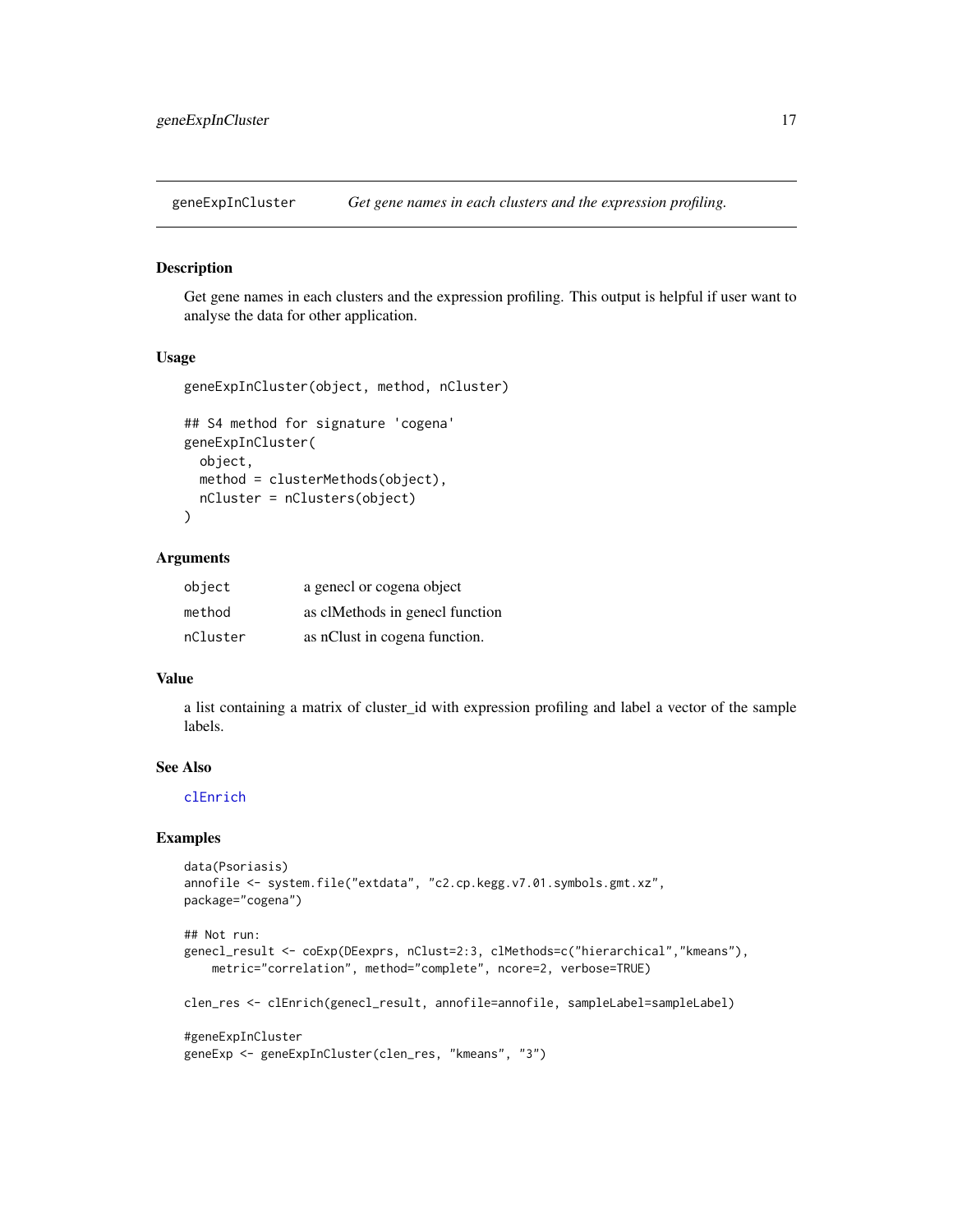<span id="page-17-0"></span>## End(Not run)

geneInCluster *Get gene names in a certain cluster.*

# Description

Get gene names in a certain cluster. This is helpful if user want to get the detail of a cluster.

# Usage

```
geneInCluster(object, method, nCluster, ith)
## S4 method for signature 'cogena'
geneInCluster(
 object,
 method = clusterMethods(object),
 nCluster = nClusters(object),
  ith
\mathcal{L}
```
#### Arguments

| object   | a cogena object                                 |
|----------|-------------------------------------------------|
| method   | a clustering method                             |
| nCluster | cluster number                                  |
| ith      | the i-th cluster (should no more than nCluster) |

# Value

a character vector containing the gene names.

# See Also

#### [clEnrich](#page-2-1)

```
data(Psoriasis)
annofile <- system.file("extdata", "c2.cp.kegg.v7.01.symbols.gmt.xz",
package="cogena")
## Not run:
genecl_result <- coExp(DEexprs, nClust=2:3, clMethods=c("hierarchical","kmeans"),
   metric="correlation", method="complete", ncore=2, verbose=TRUE)
```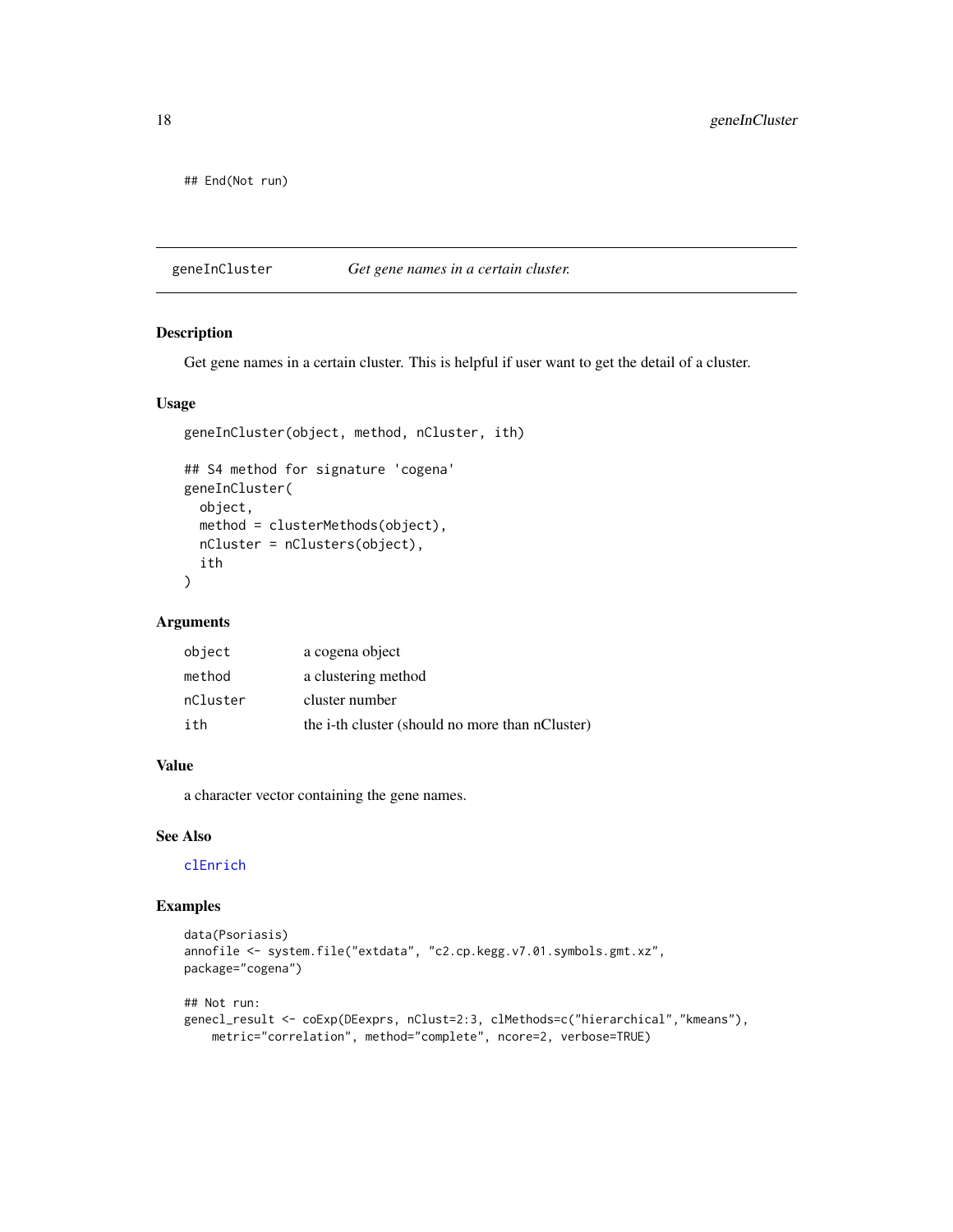#### <span id="page-18-0"></span>gmt2list 19

```
clen_res <- clEnrich(genecl_result, annofile=annofile, sampleLabel=sampleLabel)
#summay this cogena object
summary(clen_res)
#geneInCluster
g1 <- geneInCluster(clen_res, "kmeans", "3", "2")
#Up or Down genes with setting nCluster as "2".
g2 <- geneInCluster(clen_res, "kmeans", "2", "1")
## End(Not run)
```
<span id="page-18-1"></span>

| gmt2list | read gmt file as a list |  |
|----------|-------------------------|--|
|----------|-------------------------|--|

#### Description

read Gene Matrix Transposed (gmt) file and output a list with the the first column as the names of items in the list. see [Gene Matrix Transposed file format](http://www.broadinstitute.org/cancer/software/gsea/wiki/index.php/Data_formats) for more details.

#### Usage

```
gmt2list(annofile)
```
# Arguments

| annofile | a gmt file. Examples are from MSigDB Collections. A list of gene set could be |
|----------|-------------------------------------------------------------------------------|
|          | find in the vignette of cogena                                                |

# Value

a gmt list

# See Also

gmtlist2file

```
anno <- "c2.cp.kegg.v7.01.symbols.gmt.xz"
annofile <- system.file("extdata", anno, package="cogena")
gl <- gmt2list(annofile)
```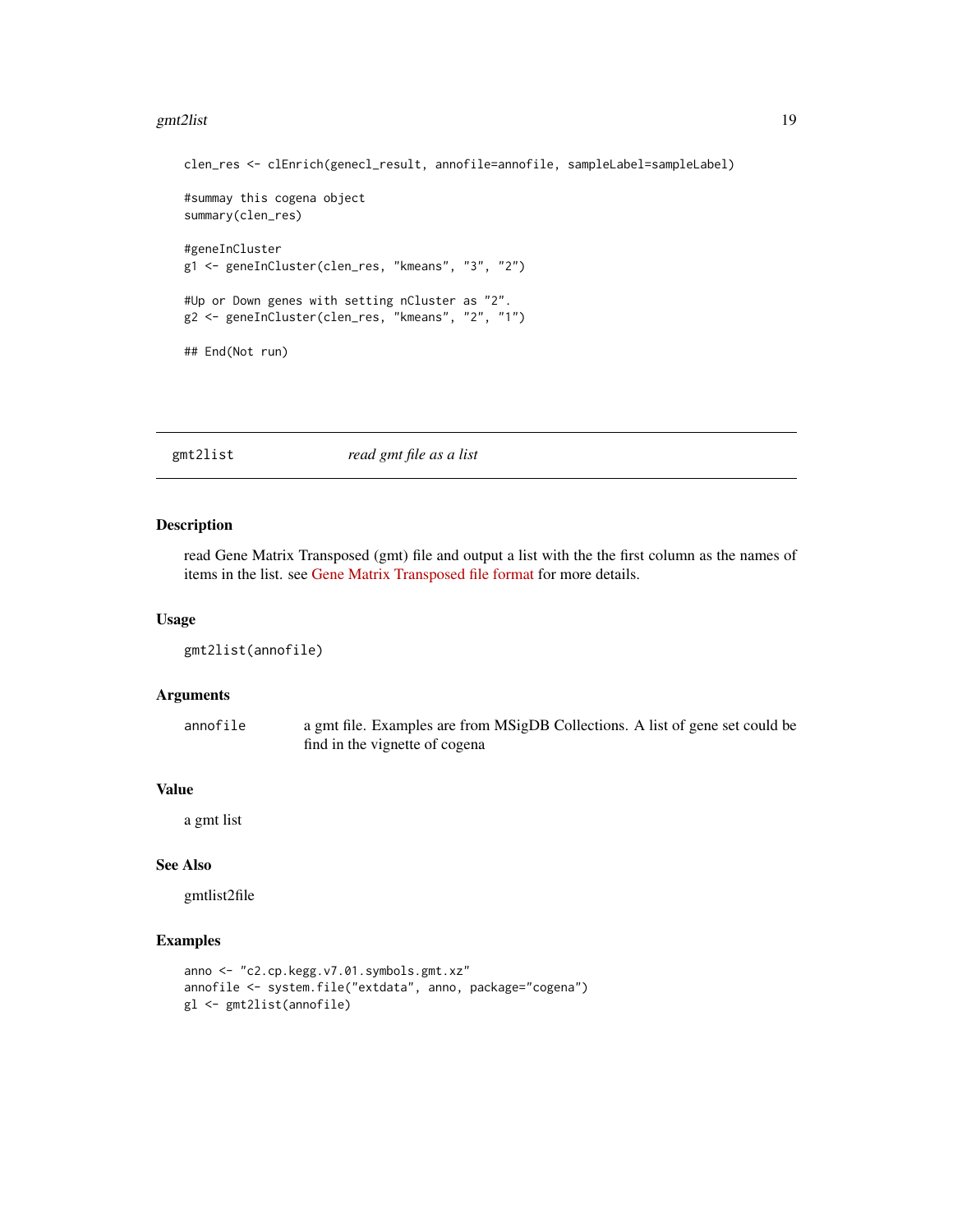<span id="page-19-0"></span>

write gmt list into gmt file

#### Usage

gmtlist2file(gmtlist, filename)

# Arguments

| gmtlist  | a list containing gmt |
|----------|-----------------------|
| filename | output filename       |

# Value

NA

# See Also

gmt2list

# Examples

```
anno <- "c2.cp.kegg.v7.01.symbols.gmt.xz"
annofile <- system.file("extdata", anno, package="cogena")
gl <- gmt2list(annofile)
gmtfile <- gmtlist2file(gl, filename="")
```
<span id="page-19-1"></span>heatmapCluster *heatmap of gene expression profilings with cluster indication.*

# Description

heatmap of gene expression profilings with cluster-based color indication. The direction of DEGs are based on latter Vs former from sample labels. For example, labels are as.factor(c("ct", "Disease")), the "Disease" are latter compared with "ct". Usually, the order is the alphabet.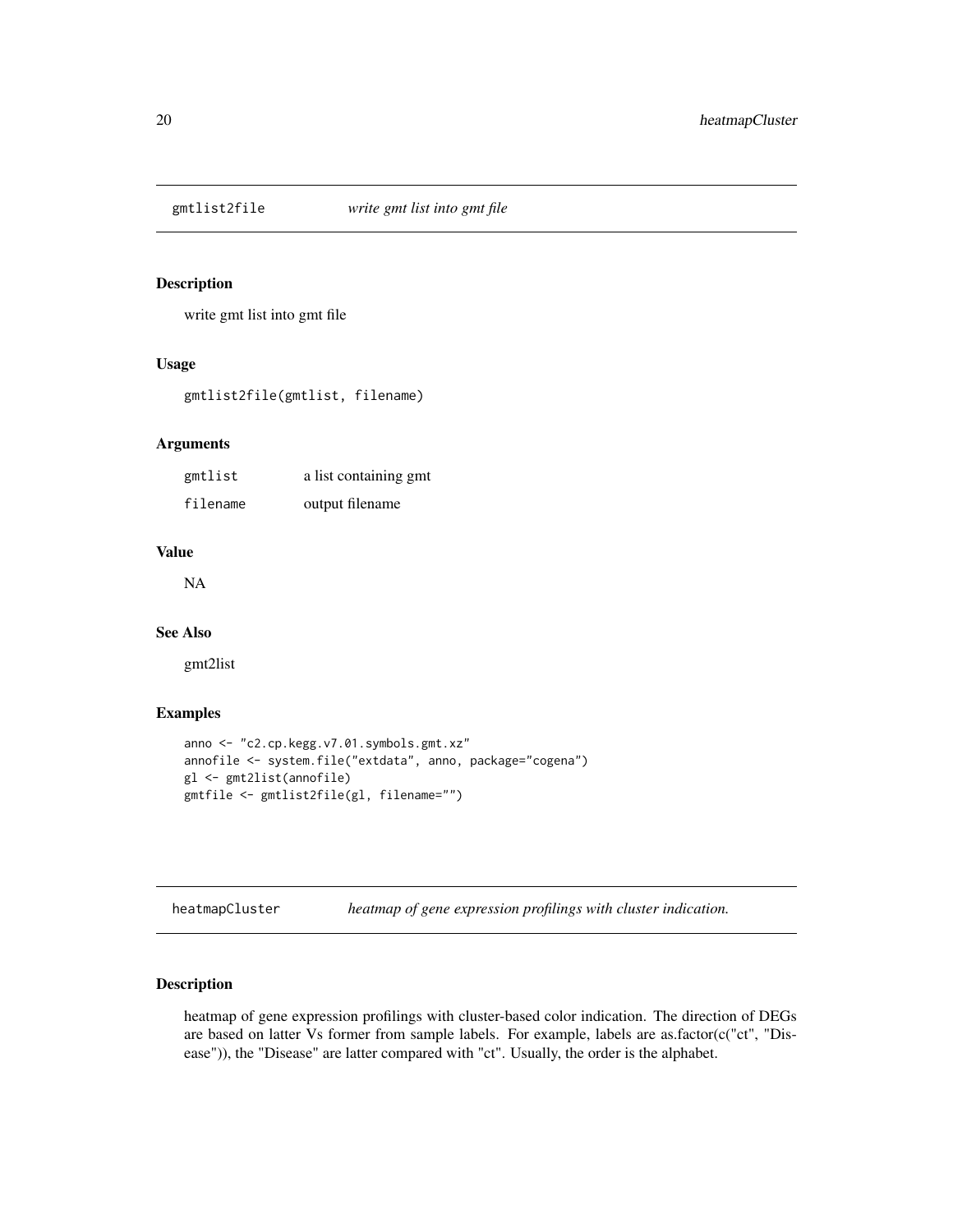# heatmapCluster 21

# Usage

```
heatmapCluster(
  object,
 method,
 nCluster,
  scale = "row",sampleColor = NULL,
  clusterColor = NULL,
  clusterColor2 = NULL,
  heatmapcol = NULL,
 maintitle = NULL,
 printSum = TRUE,
  add2 = TRUE,cexCol = NULL,
  ...
)
## S4 method for signature 'cogena'
heatmapCluster(
 object,
 method = clusterMethods(object),
 nCluster = nClusters(object),
  scale = "row",sampleColor = NULL,
  clusterColor = NULL,
  clusterColor2 = NULL,
  heatmapcol = NULL,
 maintitle = NULL,
 printSum = TRUE,
  add2 = TRUE,cexCol = NULL,
  ...
```
 $\mathcal{L}$ 

# Arguments

| object        | a genecl or cogena object                                                                                                                               |
|---------------|---------------------------------------------------------------------------------------------------------------------------------------------------------|
| method        | as clMethods in genecl function                                                                                                                         |
| nCluster      | as nClust in cogena function.                                                                                                                           |
| scale         | character indicating if the values should be centered and scaled in either the row<br>direction or the column direction, or none. The default is "row". |
| sampleColor   | a color vector with the sample length. The default is from topo.colors randomly.                                                                        |
| clusterColor  | a color vector with the cluster length. The default is rainbow (nClusters (object)).                                                                    |
| clusterColor2 | a color vector with 2 elements. The default is rainbow(2).                                                                                              |
| heatmapcol    | col for heatmap. The default is greenred $(75)$ .                                                                                                       |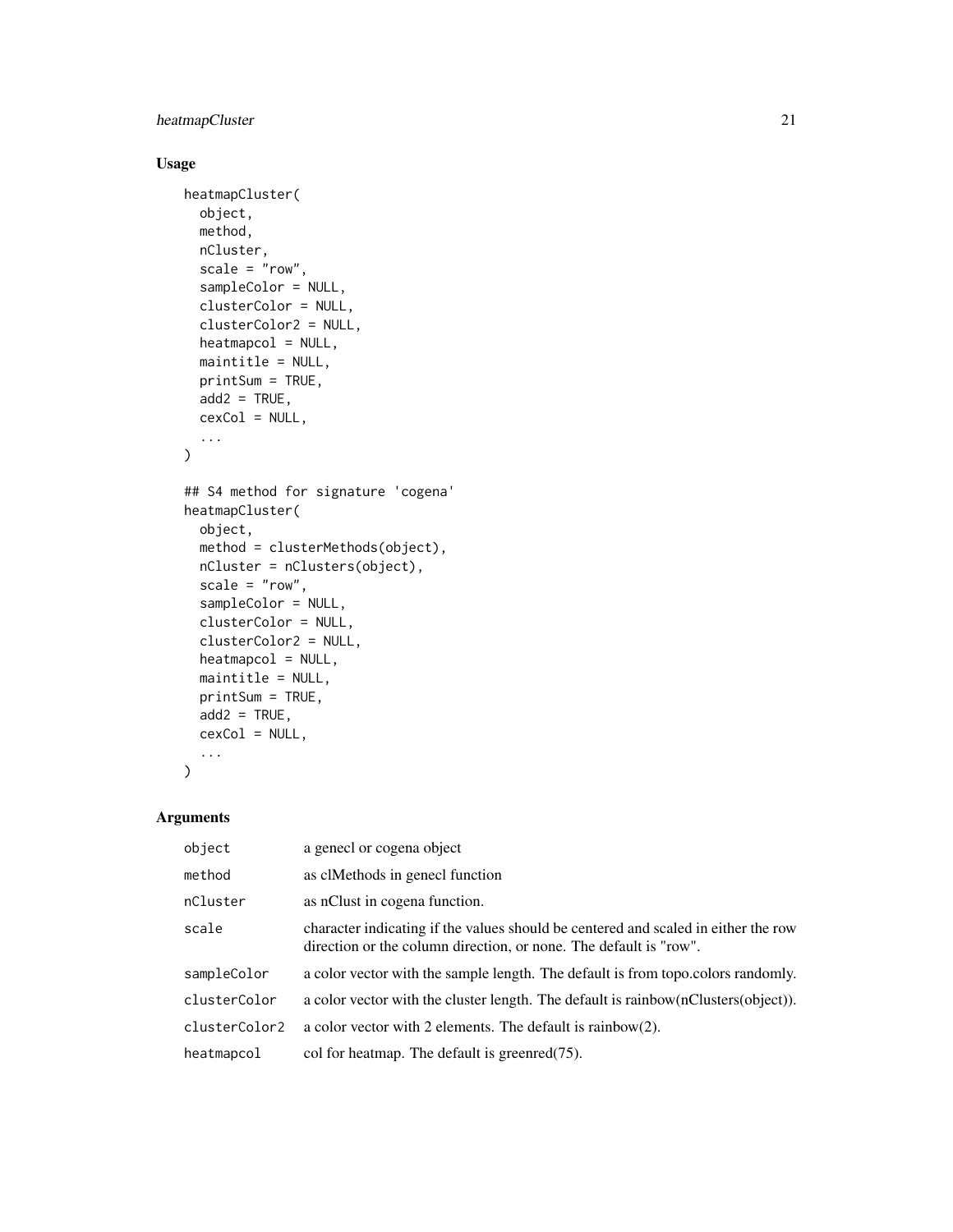<span id="page-21-0"></span>

| maintitle | a character. like GSExxx. the output of figure will like "kmeans 3 Clusters"<br>GSExxx" in two lines. |
|-----------|-------------------------------------------------------------------------------------------------------|
| printSum  | print the summary of the number of genes in each cluster. Default is TRUE.                            |
| add2      | add 2 clusters information.                                                                           |
| cexCol    | numbers, used as cex.axis in for the column axis labeling.                                            |
| $\cdots$  | other parameters to heatmap.3.                                                                        |

## Value

a gene expression heatmap with Cluster information figure

# See Also

[clEnrich](#page-2-1), [heatmap.3](#page-0-0) and [heatmapPEI](#page-24-1)

# Examples

```
data(Psoriasis)
annofile <- system.file("extdata", "c2.cp.kegg.v7.01.symbols.gmt.xz",
package="cogena")
## Not run:
genecl_result <- coExp(DEexprs, nClust=2:3, clMethods=c("hierarchical","kmeans"),
   metric="correlation", method="complete", ncore=2, verbose=TRUE)
clen_res <- clEnrich(genecl_result, annofile=annofile, sampleLabel=sampleLabel)
#summay this cogena object
summary(clen_res)
#heatmapCluster
heatmapCluster(clen_res, "hierarchical", "3")
heatmapcol <- gplots::redgreen(75)
heatmapCluster(clen_res, "hierarchical", "3", heatmapcol=heatmapcol)
## End(Not run)
```
heatmapCmap *heatmap designed for for CMap gene set only*

# Description

heatmapCmap is desgined for the cogena result from CMap only so as to collapse the multi-isntance drugs in CMap!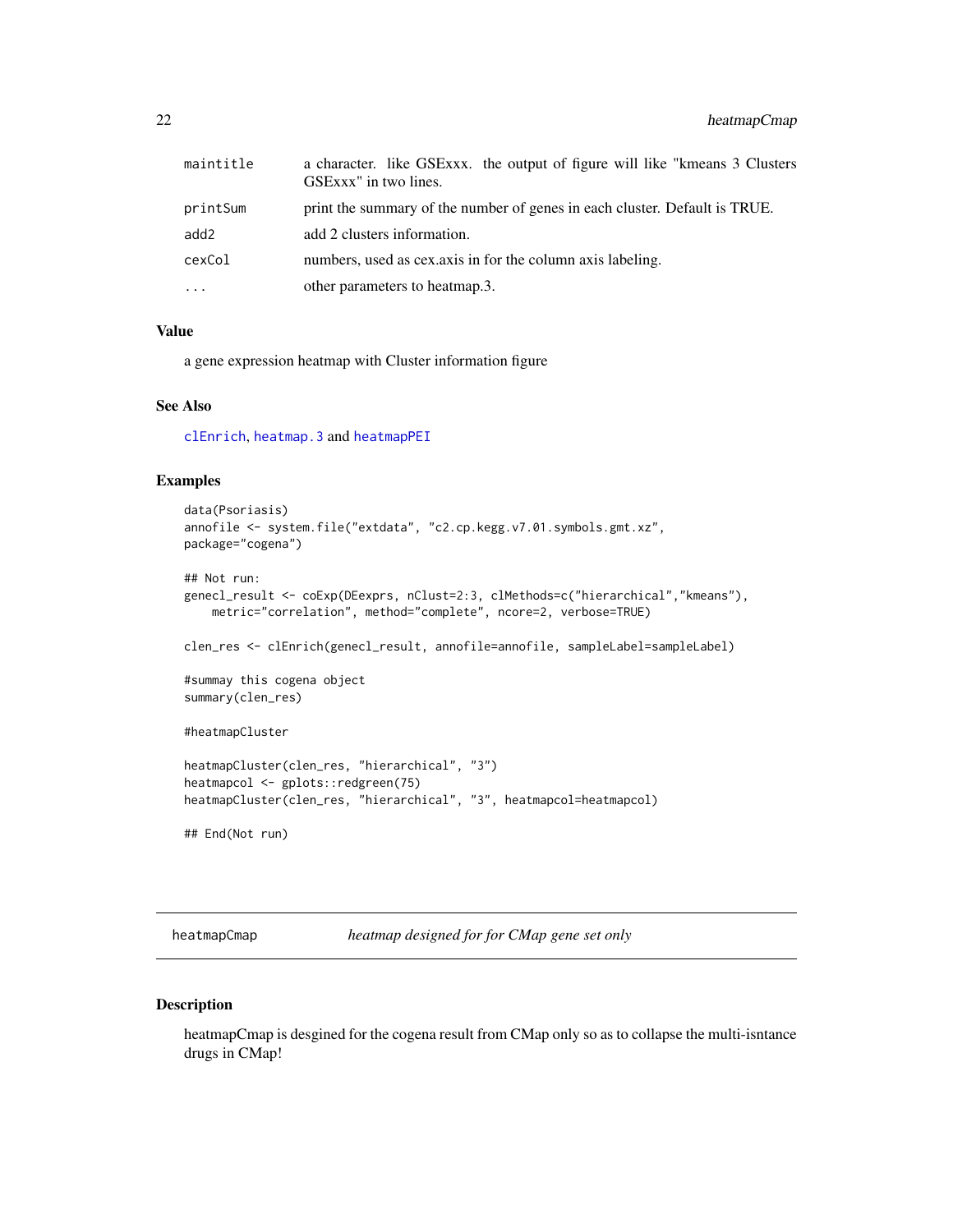# heatmapCmap 23

# Usage

```
heatmapCmap(
 object,
 method = clusterMethods(object),
 nCluster = nClusters(object),
 orderMethod = "max",
 MultiInstance = "drug",
 CutoffNumGeneset = 20,
 CutoffPVal = 0.05,
 mergeMethod = "mean",
 low = "grey",high = "red",na.value = "white",
 maintitle = NULL,
 printGS = FALSE,
 add2 = TRUE,geom = "tile"
)
## S4 method for signature 'cogena'
heatmapCmap(
 object,
 method = clusterMethods(object),
 nCluster = nClusters(object),
 orderMethod = "max",
 MultiInstance = "drug",
 CutoffNumGeneset = 20,
 CutoffPVal = 0.05,
 mergeMethod = "mean",
 low = "grey",
 high = "red",
 na.value = "white",
 maintitle = "cogena",
 printGS = FALSE,
 add2 = TRUE,geom = "tile")
```
#### Arguments

| object        | a genecl or cogena object                                                                                            |
|---------------|----------------------------------------------------------------------------------------------------------------------|
| method        | as clMethods in genecl function                                                                                      |
| nCluster      | as nClust in cogena function.                                                                                        |
| orderMethod   | the order method, default is max, other options are "mean", "all", "I", "II" or a<br>number meaning the ith cluster. |
| MultiInstance | merge multi instances. Options are "drug", "celldrug", "concelldrug", "conc-<br>drug".                               |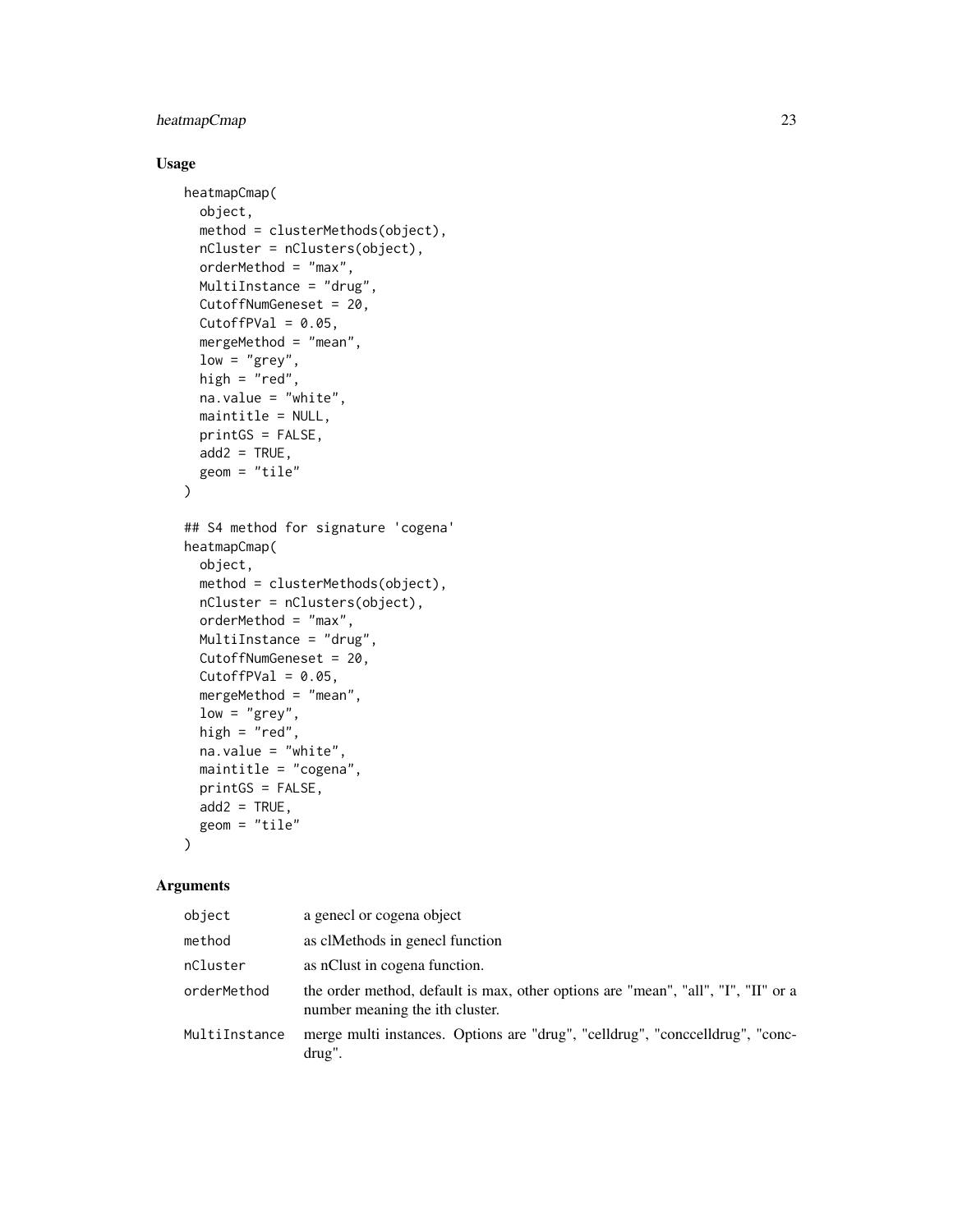#### CutoffNumGeneset

|             | the cut-off of the number of gene sets in the return table. The default is 20. |
|-------------|--------------------------------------------------------------------------------|
| CutoffPVal  | the cut-off of p-value. The default is 0.05.                                   |
| mergeMethod | max or mean. The default is mean.                                              |
| low         | colour for low end of gradient.                                                |
| high        | colour for high end of gradient.                                               |
| na.value    | Colour to use for missing values.                                              |
| maintitle   | a character. Default is null                                                   |
| printGS     | print the enriched gene set names or not. Default is FALSE                     |
| add2        | enrichment score for add Up and Down reuglated genes.                          |
| geom        | tile or circle                                                                 |

# Details

orderMethod:

- max. ordered by the max value in clusters beside all
- mean. ordered by the mean value in clusters beside all
- All. ordered by all genes
- Up. ordered by up-regulated genes (add2 should be TRUE)
- Down. ordered by down-regulated genes (add2 should be TRUE)

MultiInstance:

- drug. merge based on cmap\_name
- celldrug. merge based on cmap\_name and cell type
- conccelldrug. merge based on cmap\_name, cell type and concentration

#### Value

a gene set enrichment heatmap

# Examples

```
data(Psoriasis)
annofile <- system.file("extdata", "CmapDn100.gmt.xz", package="cogena")
## Not run:
genecl_result <- coExp(DEexprs, nClust=3, clMethods=c("pam"),
    metric="correlation", method="complete", ncore=2, verbose=TRUE)
clen_res1 <- clEnrich(genecl_result, annofile=annofile, sampleLabel=sampleLabel)
heatmapCmap(clen_res1, "pam", "3", orderMethod="2")
heatmapCmap(clen_res1, "pam", "3", orderMethod="2", MultiInstance="concdrug")
```
## End(Not run)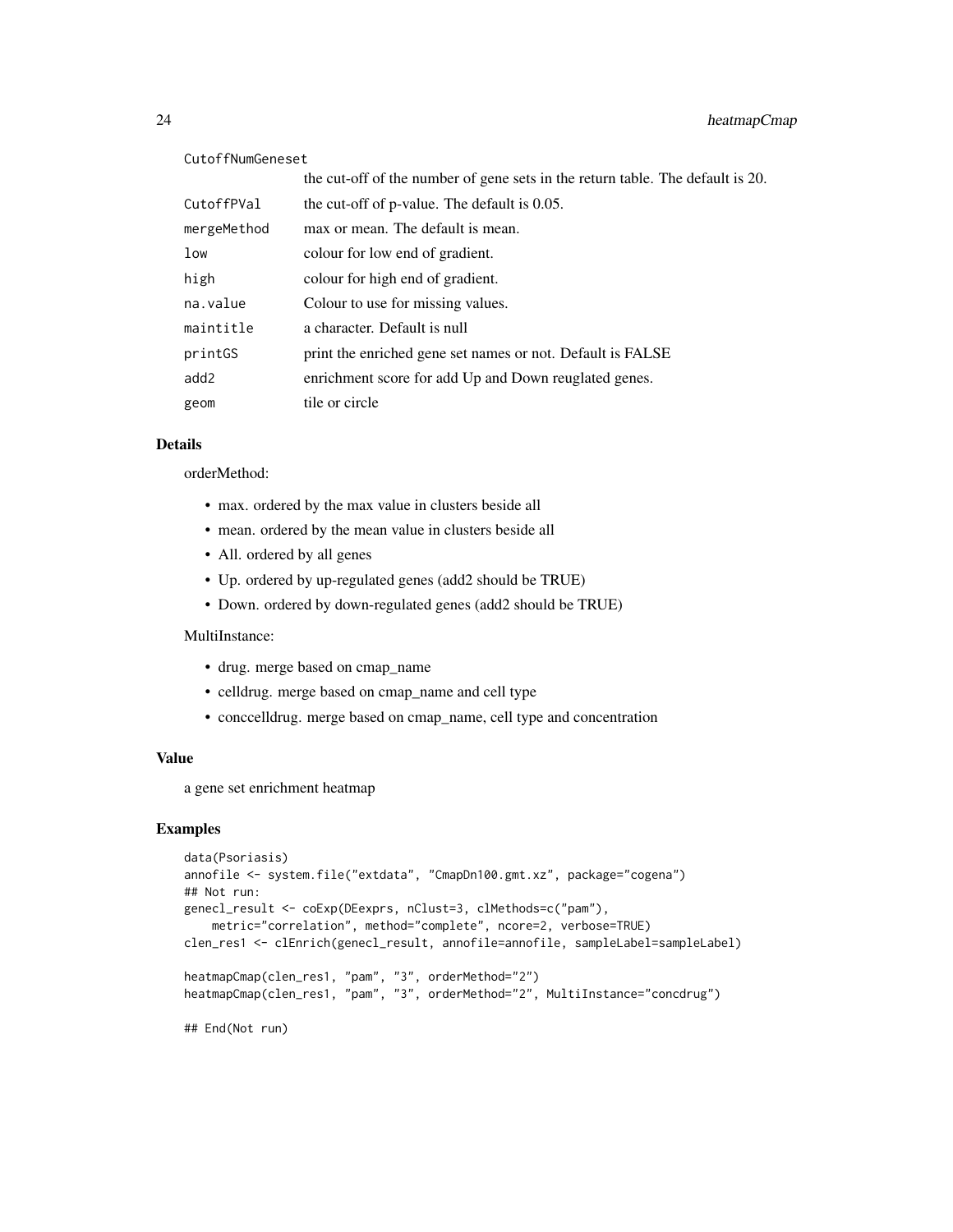<span id="page-24-1"></span><span id="page-24-0"></span>

heatmap of the gene set enrichment score. After obtaining the ennrichemt of clusters for each gene set, the heatmapPEI will show it as a heatmap in order. The value shown in heatmapPEI is the -log2(fdr), representing the enrichment score.

#### Usage

```
heatmapPEI(
  object,
 method,
 nCluster,
  CutoffNumGeneset = 20,
  CutoffPVal = 0.05,
  orderMethod = "max",
  roundvalue = TRUE,
  low = "grey",high = "red",
  na.value = "white",
 maintitle = NULL,
 printGS = FALSE,
  add2 = TRUE,geom = "tile",
 wrap_with = 40)
## S4 method for signature 'cogena'
heatmapPEI(
  object,
 method = clusterMethods(object),
 nCluster = nClusters(object),
  CutoffNumGeneset = 20,
  CutoffPVal = 0.05,
  orderMethod = "max",
  roundvalue = TRUE,
  low = "grey",high = "red",na.value = "white",
 maintitle = NULL,
 printGS = FALSE,
  add2 = TRUE,
 geom = "tile",wrap_with = 60)
```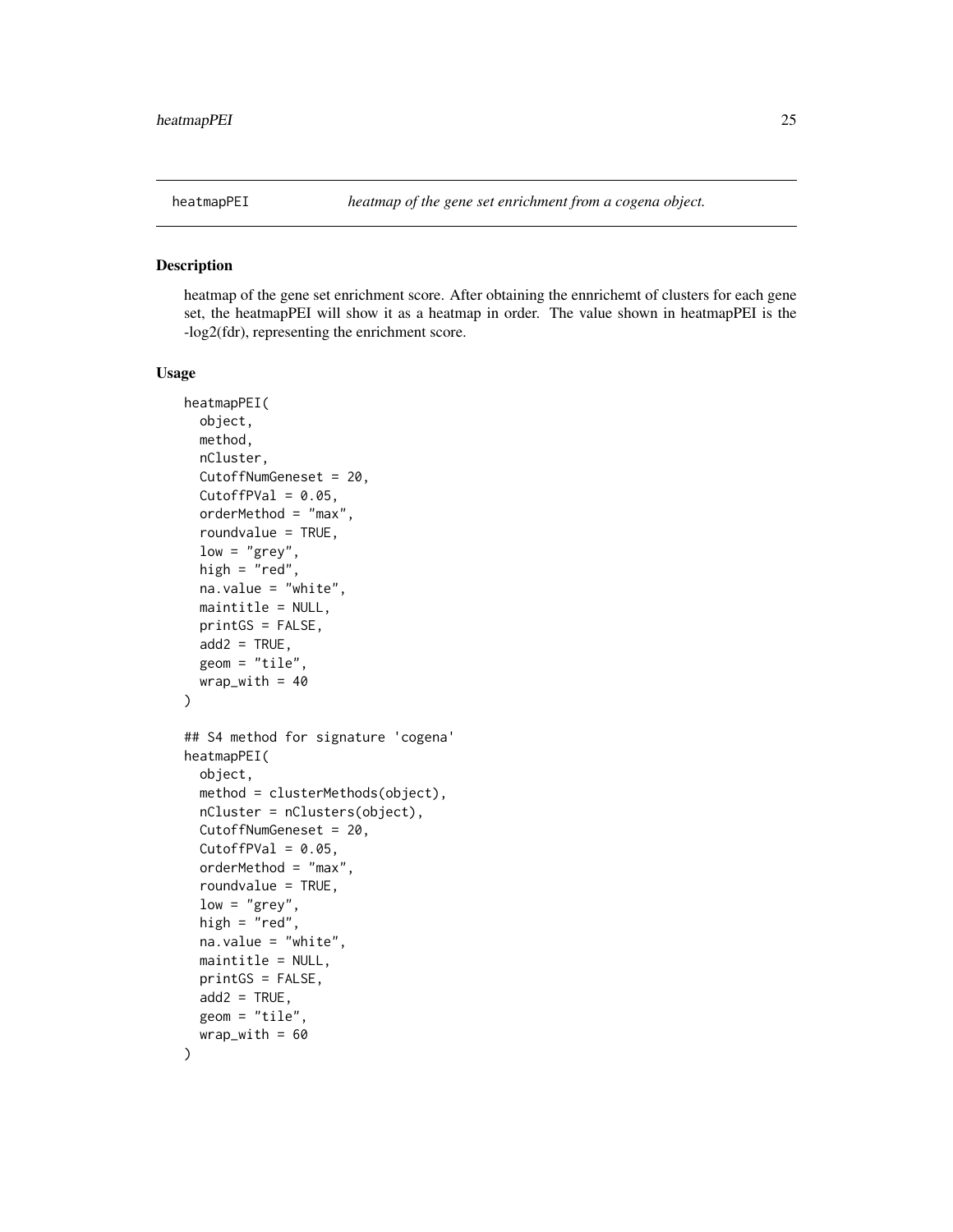#### **Arguments**

| object           | a genecl or cogena object                                                                                            |
|------------------|----------------------------------------------------------------------------------------------------------------------|
| method           | as clMethods in genecl function                                                                                      |
| nCluster         | as nClust in cogena function.                                                                                        |
| CutoffNumGeneset |                                                                                                                      |
|                  | the cut-off of the number of gene sets in the return table                                                           |
| CutoffPVal       | the cut-off of p-value. The default is 0.05.                                                                         |
| orderMethod      | the order method, default is max, other options are "mean", "all", "I", "II" or a<br>number meaning the ith cluster. |
| roundvalue       | The default is TRUE. whether or not round the data. such as round $(1.54, 1)=1.5$                                    |
| low              | colour for low end of gradient.                                                                                      |
| high             | colour for high end of gradient.                                                                                     |
| na.value         | Colour to use for missing values.                                                                                    |
| maintitle        | a character. like GSExxx. the output of figure will like "cogena: kmeans 3<br>GSExxx" in two lines. Default is NULL  |
| printGS          | print the enriched gene set names or not. Default is FALSE                                                           |
| add2             | enrichment score for add Up and Down reuglated genes.                                                                |
| geom             | tile or circle                                                                                                       |
| wrap_with        | default 40. wrap strings                                                                                             |

#### Details

The x-axis shows cluster i and the number of genes in cluster, with red means cluster containing upregulated genes, green means down-regulated genes, black means there are up and down regulated genes in this cluster and blue means all DEGs. If parameter add2 is true, another two columns will be shown as well, representing the up and down regulated genes.

The direction of DEGs are based on latter Vs former from sample labels. For example, labels are as.factor(c("ct", "Disease")), the "Disease" are latter compared with "ct". Usually, the order is the alphabet.

The y-axis represents the gene sets enriched.

orderMethod:

- max. ordered by the max value in clusters beside all
- mean. ordered by the mean value in clusters beside all
- All. ordered by all genes
- Up. ordered by up-regulated genes (add2 should be TRUE)
- Down. ordered by down-regulated genes (add2 should be TRUE)

# Value

a gene set enrichment heatmap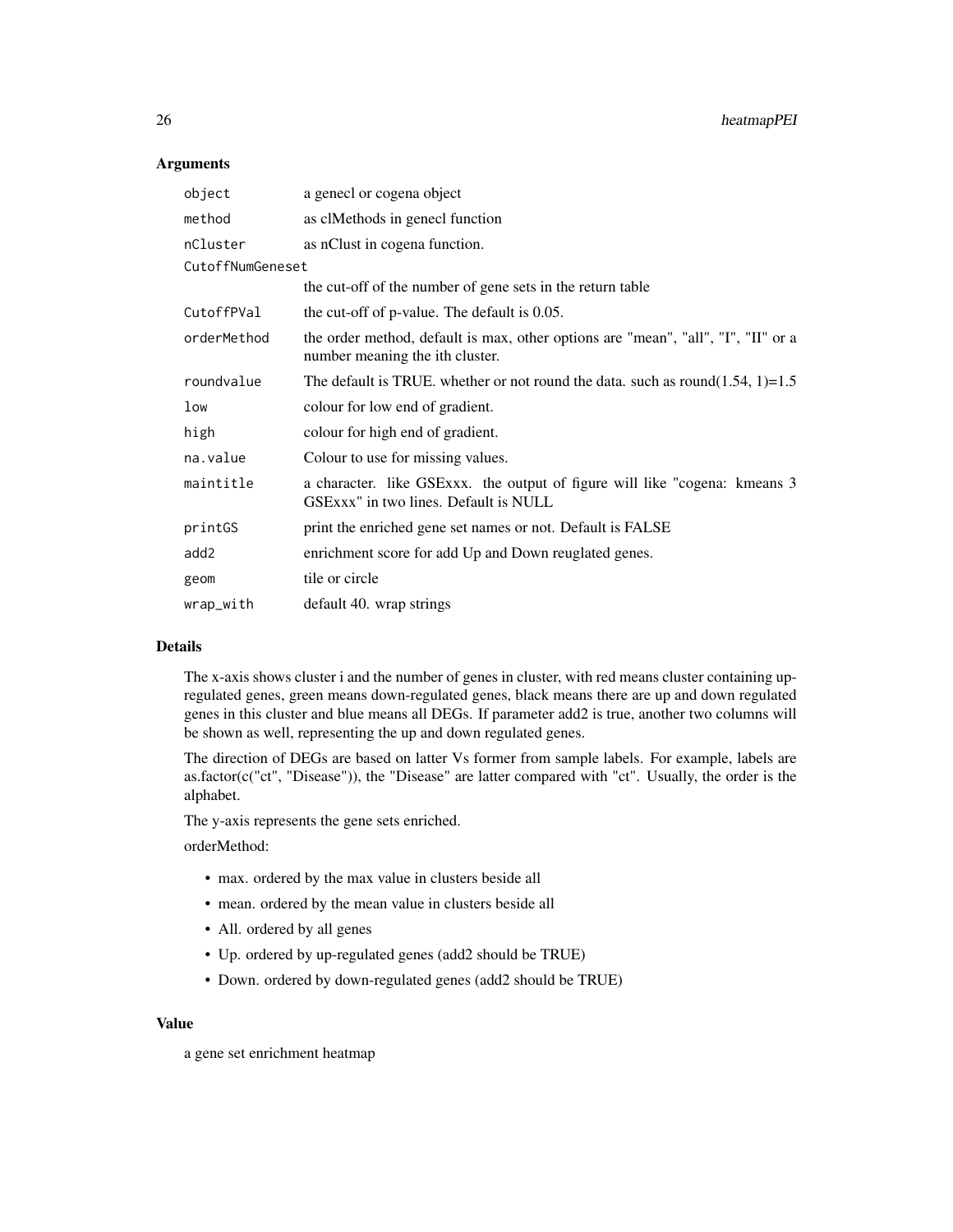<span id="page-26-0"></span> $\frac{1}{27}$  mat 27

# See Also

[clEnrich](#page-2-1) and [heatmapCluster](#page-19-1)

# Examples

```
data(Psoriasis)
annofile <- system.file("extdata", "c2.cp.kegg.v7.01.symbols.gmt.xz",
package="cogena")
## Not run:
genecl_result <- coExp(DEexprs, nClust=2:3, clMethods=c("hierarchical","kmeans"),
   metric="correlation", method="complete", ncore=2, verbose=TRUE)
clen_res <- clEnrich(genecl_result, annofile=annofile, sampleLabel=sampleLabel)
#summay this cogena object
summary(clen_res)
#heatmapPEI
heatmapPEI(clen_res, "kmeans", "2")
heatmapPEI(clen_res, "kmeans", "2", orderMethod="mean")
heatmapPEI(clen_res, "kmeans", "3", CutoffNumGeneset=20,
   low = "#132B43", high = "#56B1F7", na.value = "grey50")
## End(Not run)
```
mat *mat: get the original data from a genecl object.*

# Description

mat: get the original data from a genecl object.

#### Usage

```
mat(object)
```
## S4 method for signature 'genecl' mat(object)

## S4 method for signature 'cogena' mat(object)

#### Arguments

object a genecl or cogena object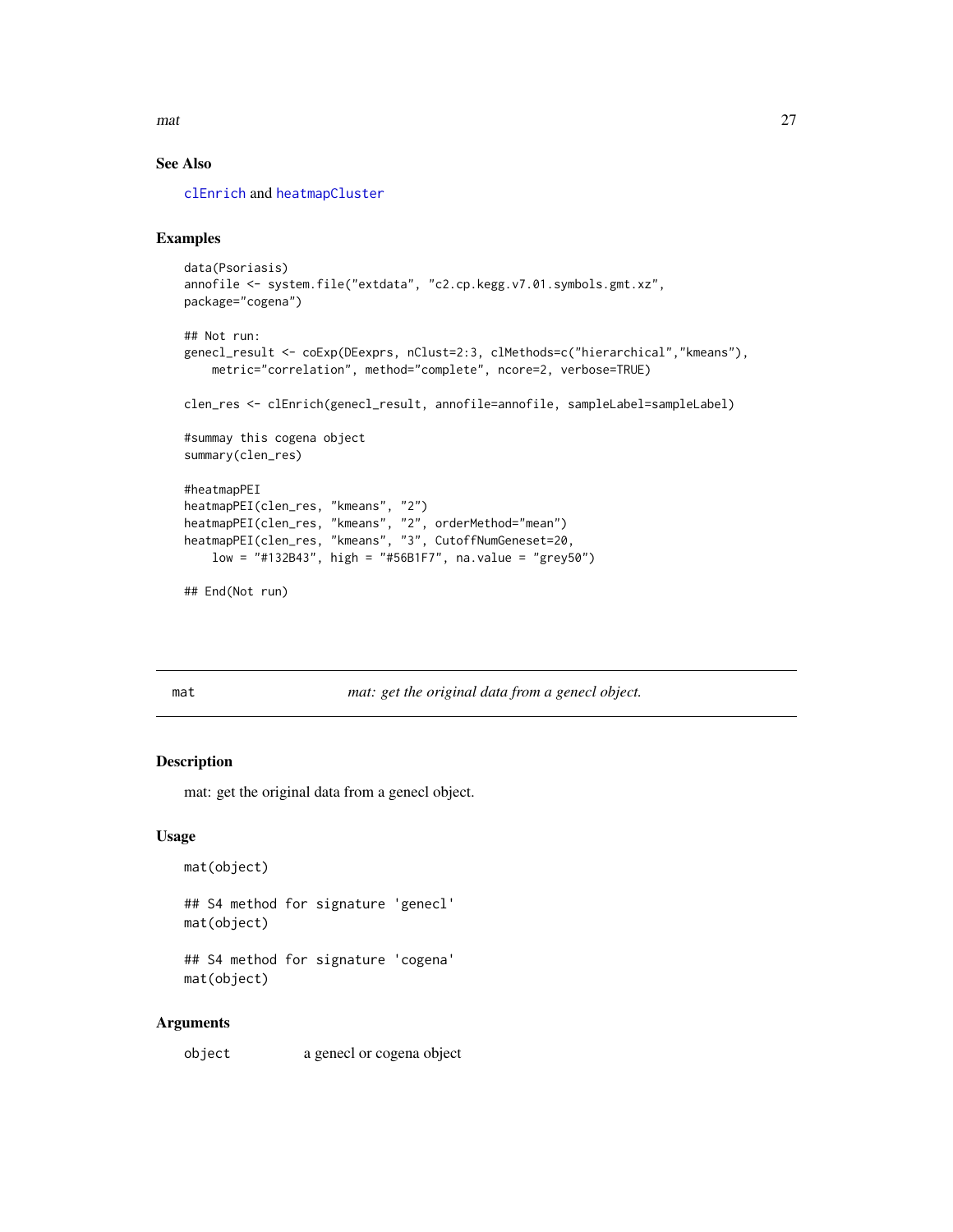# Value

mat: a matrix

# Examples

## Not run: mat(genecl\_result)

## End(Not run)

nClusters *nClusters: get the number of clusters from a genecl object.*

# Description

nClusters: get the number of clusters from a genecl object.

# Usage

```
nClusters(object)
## S4 method for signature 'genecl'
nClusters(object)
```
## S4 method for signature 'cogena' nClusters(object)

# Arguments

object a genecl or cogena object

# Value

nClusters: a numeric vector.

# Examples

```
## Not run:
nClusters(genecl_result)
```
## End(Not run)

<span id="page-27-0"></span>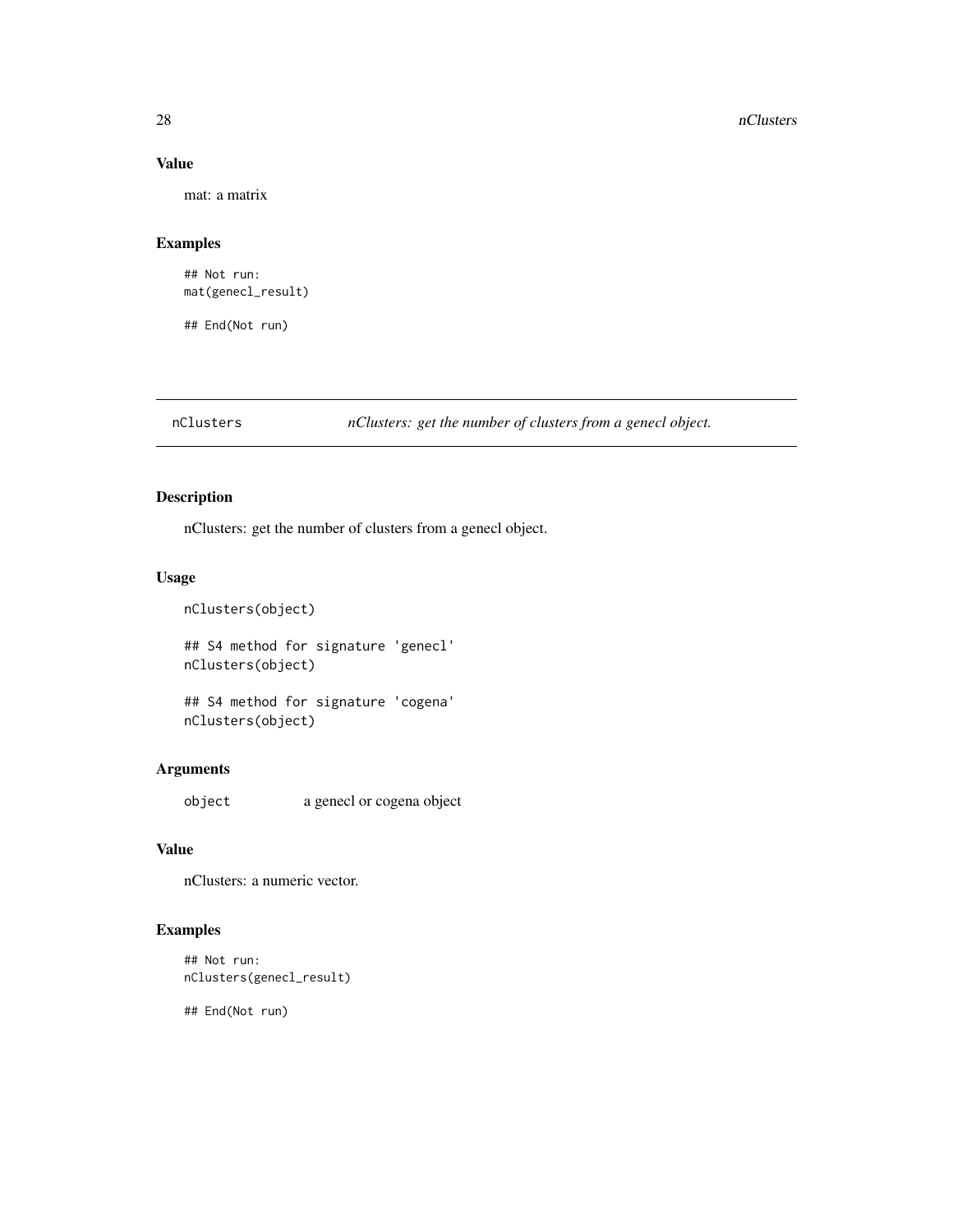Caculating the significance of Gene sets enrichment based on the hypergeometric test. This function is mainly used internally.

# Usage

PEI(genenames, annotation, annotationGenesPop)

# Arguments

| genenames          | a vector of gene names.                                                                                                                    |
|--------------------|--------------------------------------------------------------------------------------------------------------------------------------------|
| annotation         | data frame with the gene (like all the differentially expressed genes) in row, gene<br>set in column.                                      |
| annotationGenesPop |                                                                                                                                            |
|                    | data. frame with the gene in row, gene set in column. Here genes are genes in<br>population with filering the non-nformative genes better. |

# Details

Here the genes in annotation can be a varity of types. like all the DEG, up-regualted genes or genes in a cluster. the gene names should be consistent with the genes in the gene sets.

# Value

a vector with P-values.

```
data(Psoriasis)
data(AllGeneSymbols)
annofile <- system.file("extdata", "c2.cp.kegg.v7.01.symbols.gmt.xz", package="cogena")
annoBG <- gene2set(annofile, AllGeneSymbols)
res <- PEI(rownames(DEexprs)[1:200], gene2set(annofile, rownames(DEexprs)[1:200]), annoBG)
```
<span id="page-28-0"></span>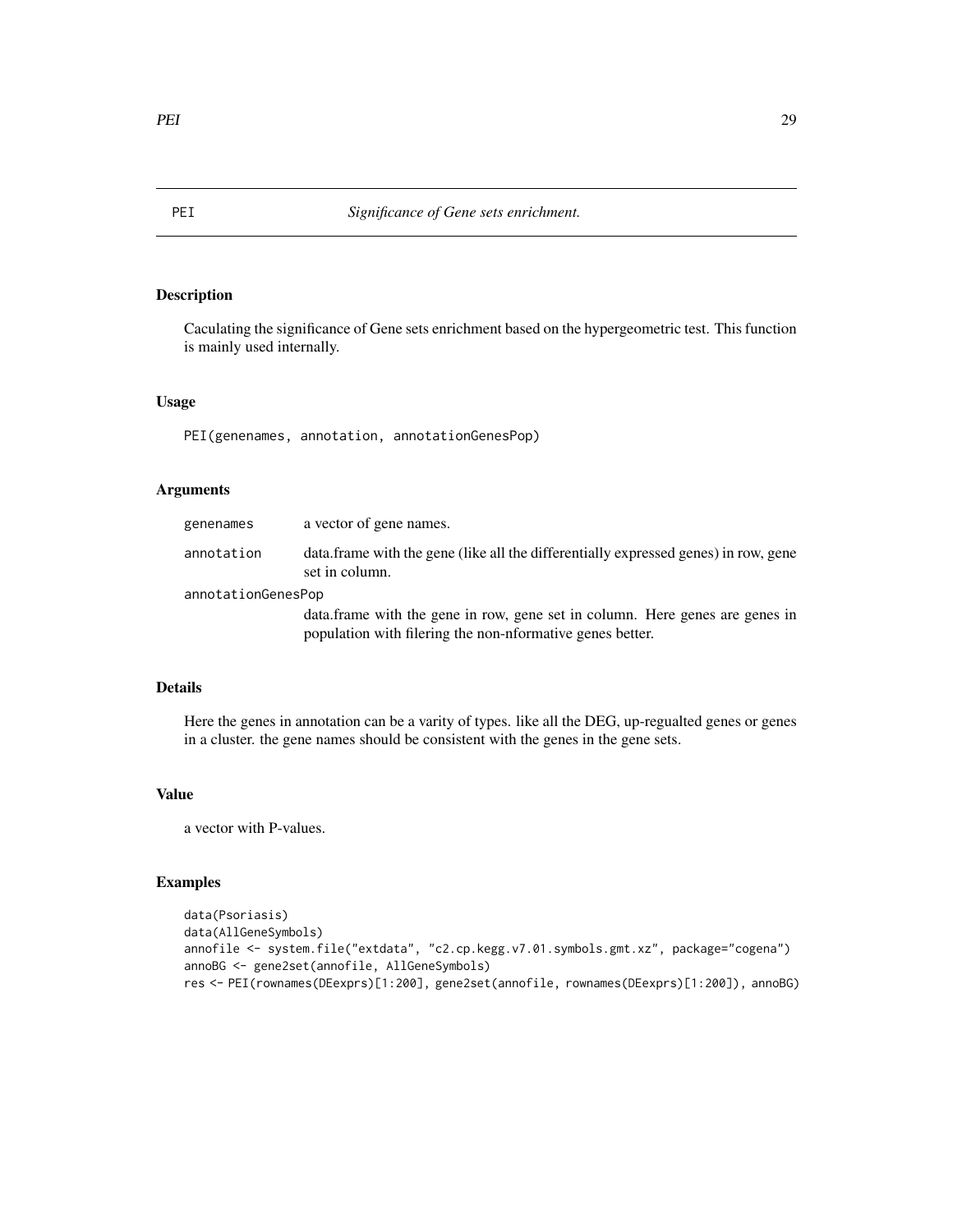<span id="page-29-0"></span>

An example dataset of Psoriasis. This dataset is used for illustration of the usage of cogena package. It has been normalised the expression profling using rma method, filtered some non-informative genes using MetaDE package and analysed the differentially expressed genes using limma package with the cut-off adjuested p-value 0.05 and abs(logFC)  $>=1$ .

# Format

two objects: DEexprs and sampleLabel.

DEexprs expression of DEG. There are 706 DEGs and 116 samples.

sampleLabel the label of sample, There are 58 control and 58 Psoriasis.

#### Source

<http://www.ncbi.nlm.nih.gov/geo/query/acc.cgi?acc=GSE13355>

sampleLabel *label of samples*

Description

label of samples

#### Format

a vector with 116 element.

# Source

<http://www.ncbi.nlm.nih.gov/geo/query/acc.cgi?acc=GSE13355>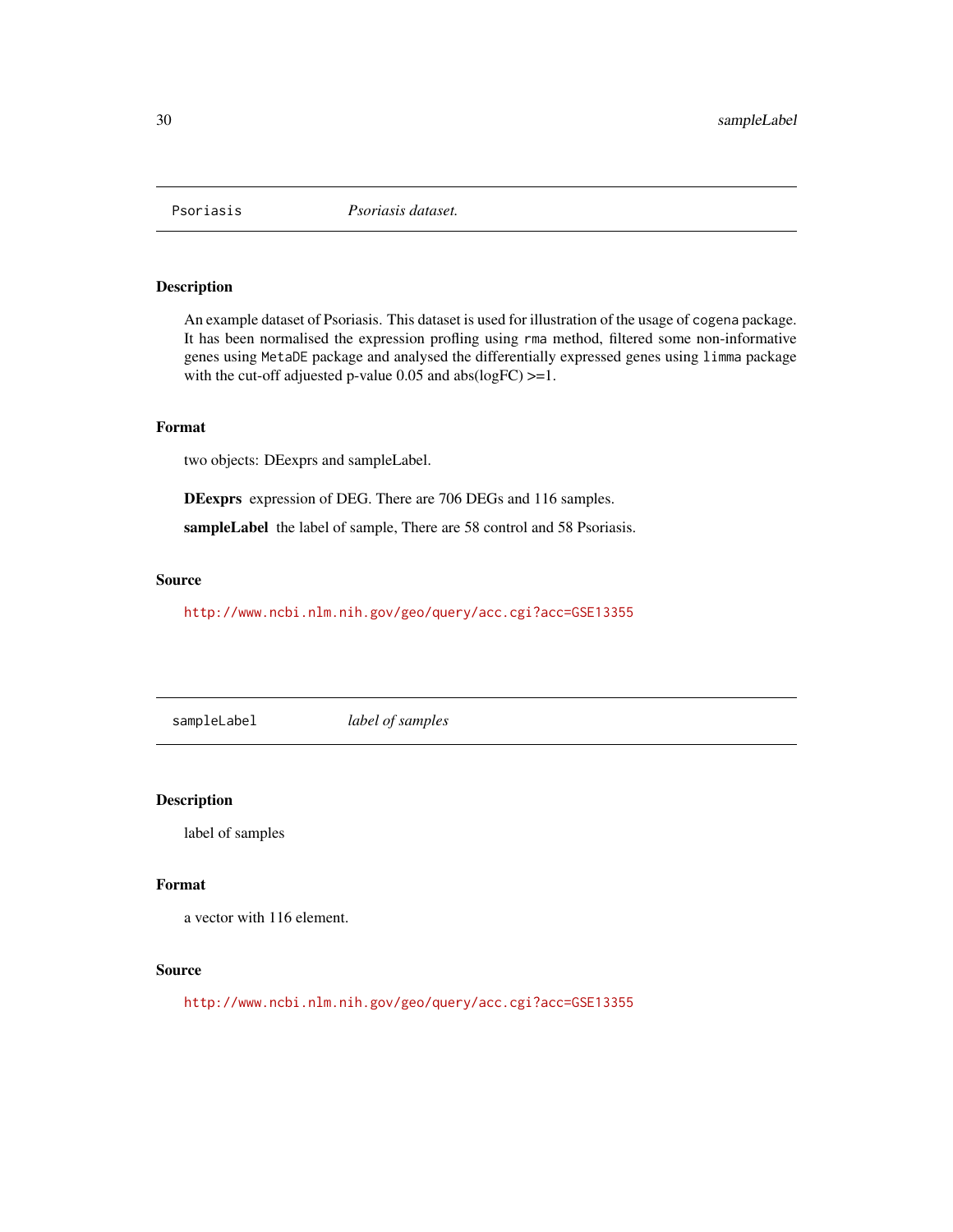<span id="page-30-0"></span>show,cogena-method *show: show the class of cogena or genecl object*

# Description

show: show the class of cogena or genecl object

#### Usage

```
## S4 method for signature 'cogena'
show(object)
```
## S4 method for signature 'genecl' show(object)

#### Arguments

object a genecl or cogena object

#### Value

show which instance

# Examples

## Not run: show(genecl\_result)

## End(Not run)

<span id="page-30-1"></span>sota *Self-organizing tree algorithm (SOTA)*

#### Description

Computes a Self-organizing Tree Algorithm (SOTA) clustering of a dataset returning a SOTA object. This function comes from [sota](#page-30-1) in the clValid package with litter change.

#### Usage

```
sota(
 data,
 maxCycles,
 maxEpochs = 1000,
 distance = "euclidean",
 wcell = 0.01,
```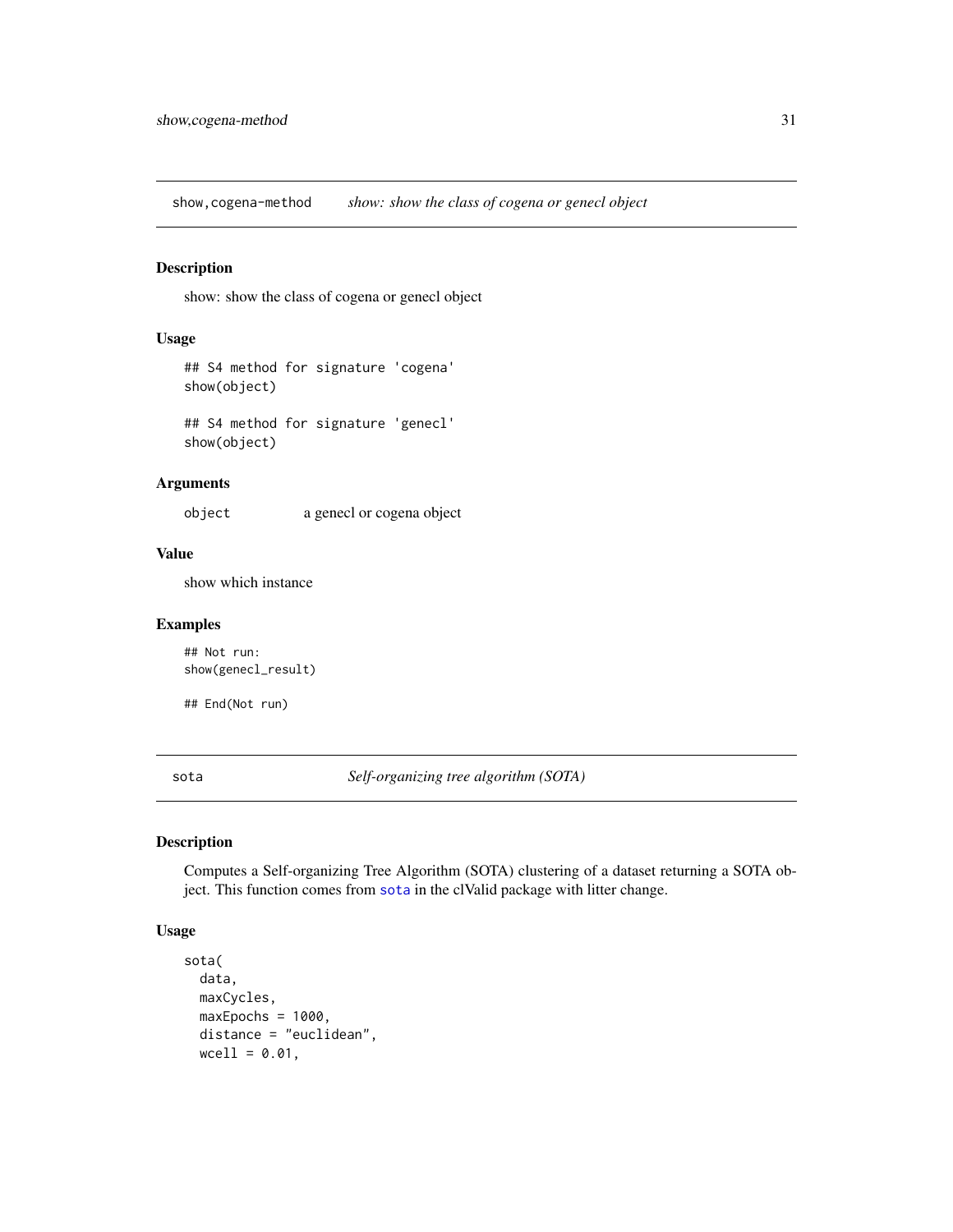```
pcell = 0.005,
  scell = 0.001,delta = 1e-04,
  neighbour = 0,maxDiversity = 0.9,
  unrest.growth = TRUE,
  ...
\mathcal{L}## S3 method for class 'sota'
print(x, \ldots)
```

```
## S3 method for class 'sota'
plot(x, cl = 0, ...)
```
# Arguments

| data          | data matrix or data frame. Cannot have a profile ID as the first column.                                                                                                                                                                                                                                                                                                                                                        |
|---------------|---------------------------------------------------------------------------------------------------------------------------------------------------------------------------------------------------------------------------------------------------------------------------------------------------------------------------------------------------------------------------------------------------------------------------------|
| maxCycles     | integer value representing the maximum number of iterations allowed. The re-<br>sulting number of clusters returned by sota is maxCycles+1 unless unrest.growth<br>is set to FALSE and the maxDiversity criteria is satisfied prior to reaching the<br>maximum number of iterations                                                                                                                                             |
| maxEpochs     | integer value indicating the maximum number of training epochs allowed per<br>cycle. By default, maxEpochs is set to 1000.                                                                                                                                                                                                                                                                                                      |
| distance      | character string used to represent the metric to be used for calculating dissimilar-<br>ities between profiles. 'euclidean' is the default, with 'correlation' being another<br>option.                                                                                                                                                                                                                                         |
| wcell         | alue specifying the winning cell migration weight. The default is 0.01.                                                                                                                                                                                                                                                                                                                                                         |
| pcell         | value specifying the parent cell migration weight. The default is 0.005.                                                                                                                                                                                                                                                                                                                                                        |
| scell         | value specifying the sister cell migration weight. The default is 0.001.                                                                                                                                                                                                                                                                                                                                                        |
| delta         | value specifying the minimum epoch error improvement. This value is used as<br>a threshold for signaling the start of a new cycle. It is set to 1e-04 by default.                                                                                                                                                                                                                                                               |
| neighb.level  | integer value used to indicate which cells are candidates to accept new profiles.<br>This number specifies the number of levels up the tree the algorithm moves in<br>the search of candidate cells for the redistribution of profiles. The default is 0.                                                                                                                                                                       |
| maxDiversity  | value representing a maximum variability allowed within a cluster. 0.9 is the<br>default value.                                                                                                                                                                                                                                                                                                                                 |
| unrest.growth | logical flag: if TRUE then the algorithm will run maxCycles iterations regard-<br>less of whether the maxDiversity criteria is satisfied or not and maxCycles+1<br>clusters will be produced; if FALSE then the algorithm can potentially stop be-<br>fore reaching the maxCycles based on the current state of cluster diversities. A<br>smaller than usual number of clusters will be obtained. The default value is<br>TRUE. |
| .             | Any other arguments.                                                                                                                                                                                                                                                                                                                                                                                                            |
| х             | an object of sota                                                                                                                                                                                                                                                                                                                                                                                                               |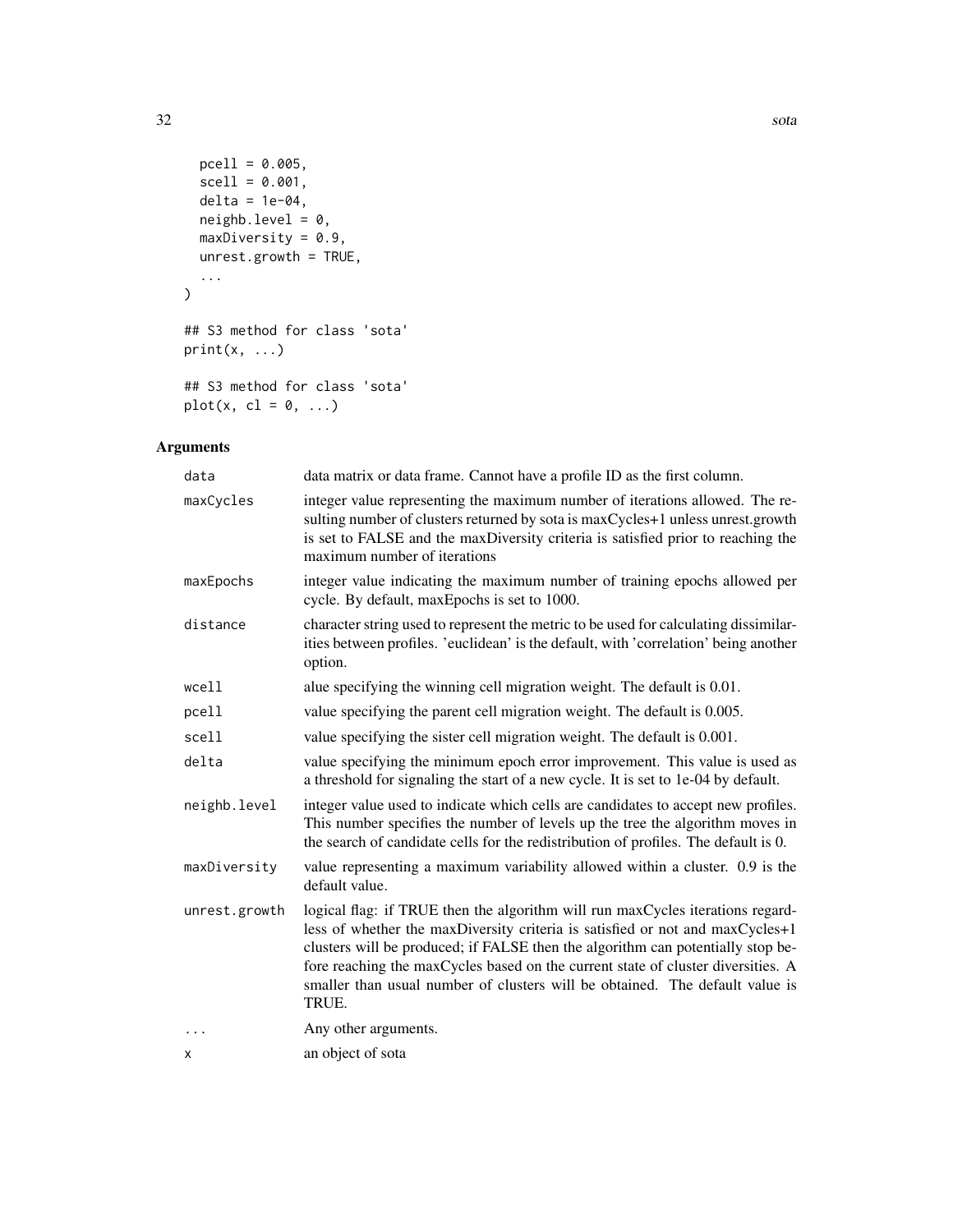# cl cl specifies which cluster is to be plotted by setting it to the cluster ID. By default, cl is equal to 0 and the function plots all clusters side by side.

# Details

The Self-Organizing Tree Algorithm (SOTA) is an unsupervised neural network with a binary tree topology. It combines the advantages of both hierarchical clustering and Self-Organizing Maps (SOM). The algorithm picks a node with the largest Diversity and splits it into two nodes, called Cells. This process can be stopped at any level, assuring a fixed number of hard clusters. This behavior is achieved with setting the unrest.growth parameter to TRUE. Growth of the tree can be stopped based on other criteria, like the allowed maximum Diversity within the cluster and so on. Further details regarding the inner workings of the algorithm can be found in the paper listed in the Reference section.

Please note the 'euclidean' is the default distance metric different from [sota](#page-30-1)

#### Value

A SOTA object.

| data      | data matrix used for clustering                                                                                                                                                                                                |
|-----------|--------------------------------------------------------------------------------------------------------------------------------------------------------------------------------------------------------------------------------|
| c.tree    | complete tree in a matrix format. Node ID, its Ancestor, and whether it's a<br>terminal node (cell) are listed in the first three columns. Node profiles are shown<br>in the remaining columns.                                |
| tree      | incomplete tree in a matrix format listing only the terminal nodes (cells). Node<br>ID, its Ancestor, and 1's for a cell indicator are listed in the first three columns.<br>Node profiles are shown in the remaining columns. |
| clust     | integer vector whose length is equal to the number of profiles in a data matrix<br>indicating the cluster assingments for each profile in the original order.                                                                  |
| totals    | integer vector specifying the cluster sizes.                                                                                                                                                                                   |
| dist      | character string indicating a distance function used in the clustering process.                                                                                                                                                |
| diversity | vector specifying final cluster diverisities.                                                                                                                                                                                  |

#### Author(s)

Vasyl Pihur, Guy Brock, Susmita Datta, Somnath Datta

#### References

Herrero, J., Valencia, A, and Dopazo, J. (2005). A hierarchical unsupervised growing neural network for clustering gene expression patterns. Bioinformatics, 17, 126-136.

#### Examples

#please ref the manual of sota function from clValid. data(Psoriasis)

sotaCl <- sota(as.matrix(DEexprs), 4)

<span id="page-32-0"></span> $sota$  33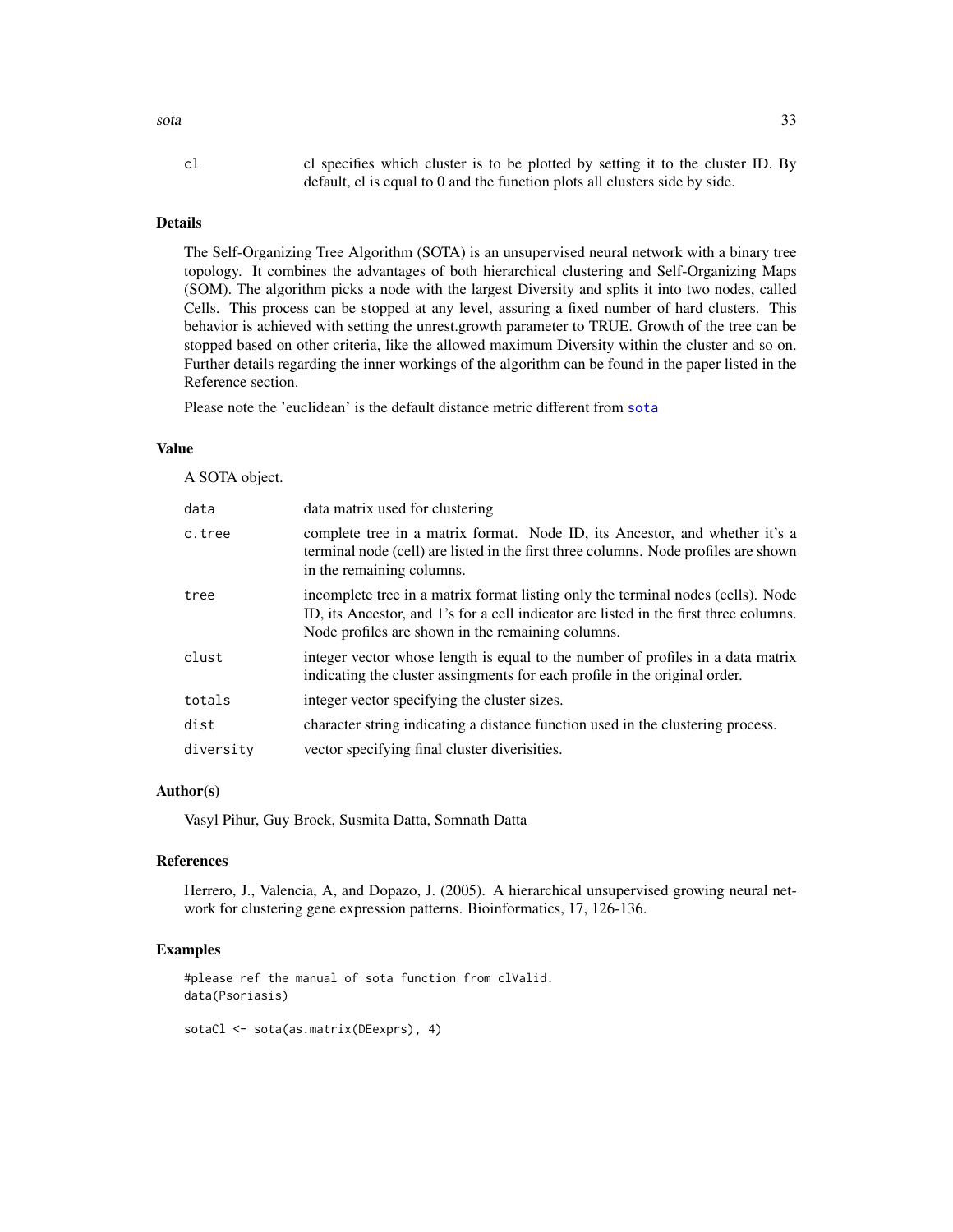<span id="page-33-0"></span>summary,genecl-method *summary: a summary of a genecl object.*

# Description

summary: a summary of a genecl object.

#### Usage

```
## S4 method for signature 'genecl'
summary(object)
```
## S4 method for signature 'cogena' summary(object)

#### Arguments

object a genecl or cogena object

# Value

summary: a summary of a genecl object.

#### Examples

```
## Not run:
summary(genecl_result)
```
## End(Not run)

upDownGene *Show up or down-regualted genes for a clustering method and the number of clusters.*

#### Description

The value means up or down regulated genes for each cluster. 1 suggests that genes in the cluster is up-regualted genes, while -1 down-regualted genes. value within (-1, 1) means genes there are both up and down regulated genes in the cluster. Return a vector with the length of nCluster if add2 is FALSE, or the length of nCluster + 2 if add2 is TRUE and nCluster is not 2. In the latter situation, the last two itemes represent Up and Down reuglated genes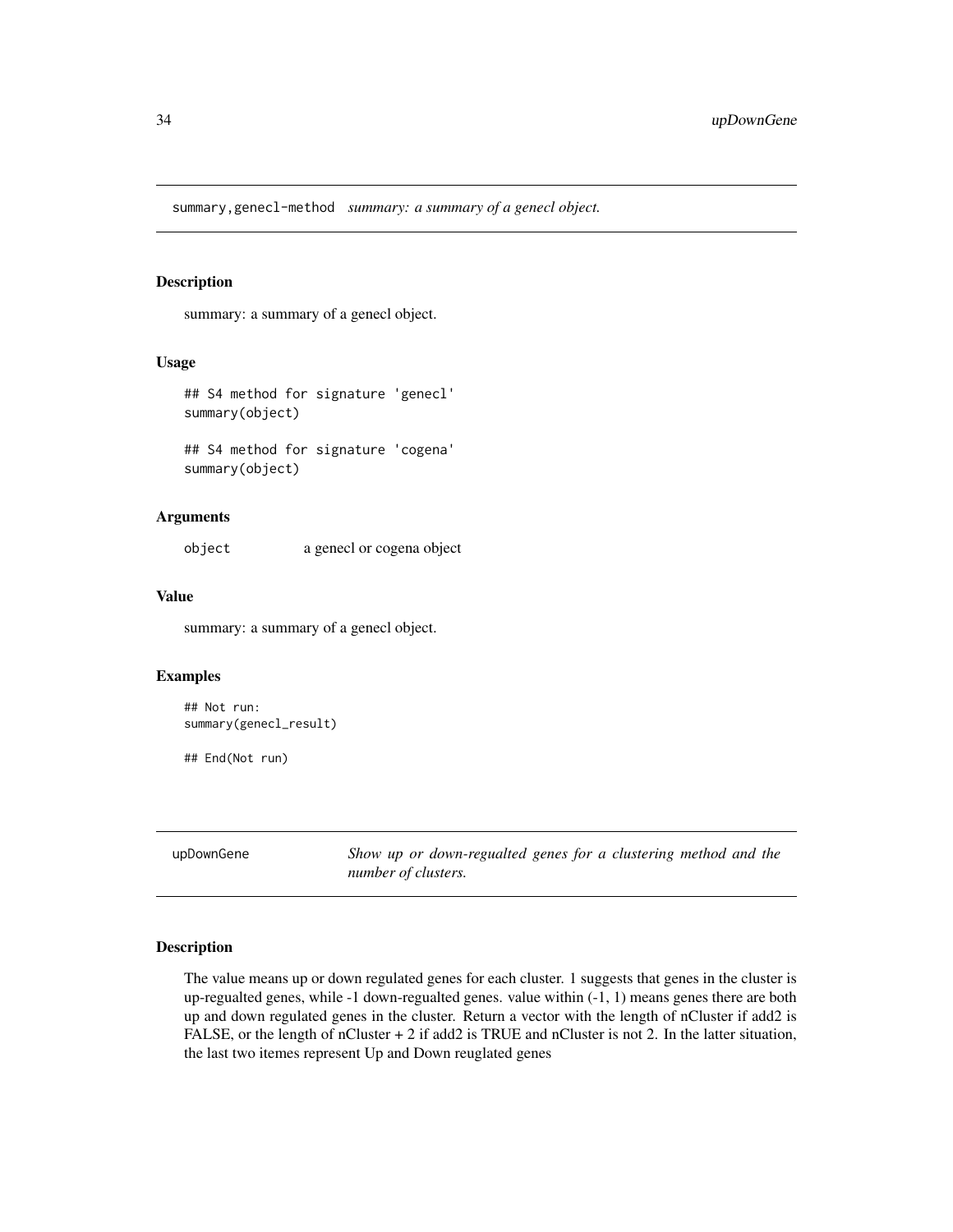# upDownGene 35

# Usage

```
upDownGene(object, method, nCluster, add2 = FALSE)
## S4 method for signature 'cogena'
upDownGene(object, method, nCluster, add2 = FALSE)
```

```
logfc(dat, sampleLabel)
```
# Arguments

| object      | a genecl or cogena object                                 |
|-------------|-----------------------------------------------------------|
| method      | as clMethods in genecl function                           |
| nCluster    | cluster number                                            |
| add2        | add2 enrichment score for add Up and Down reuglated genes |
| dat         | gene expression data frame                                |
| sampleLabel | factor. sampleLabel with names                            |

# Value

upDownGene: a vector logfc: a data.frame

```
data(Psoriasis)
annofile <- system.file("extdata", "c2.cp.kegg.v7.01.symbols.gmt.xz",
package="cogena")
```

```
genecl_result <- coExp(DEexprs, nClust=2:3, clMethods=c("hierarchical","kmeans"),
   metric="correlation", method="complete", ncore=2, verbose=TRUE)
clen_res <- clEnrich(genecl_result, annofile=annofile, sampleLabel=sampleLabel)
upDownGene(clen_res, "kmeans", "3", add2=TRUE)
upDownGene(clen_res, "kmeans", "2", add2=FALSE)
```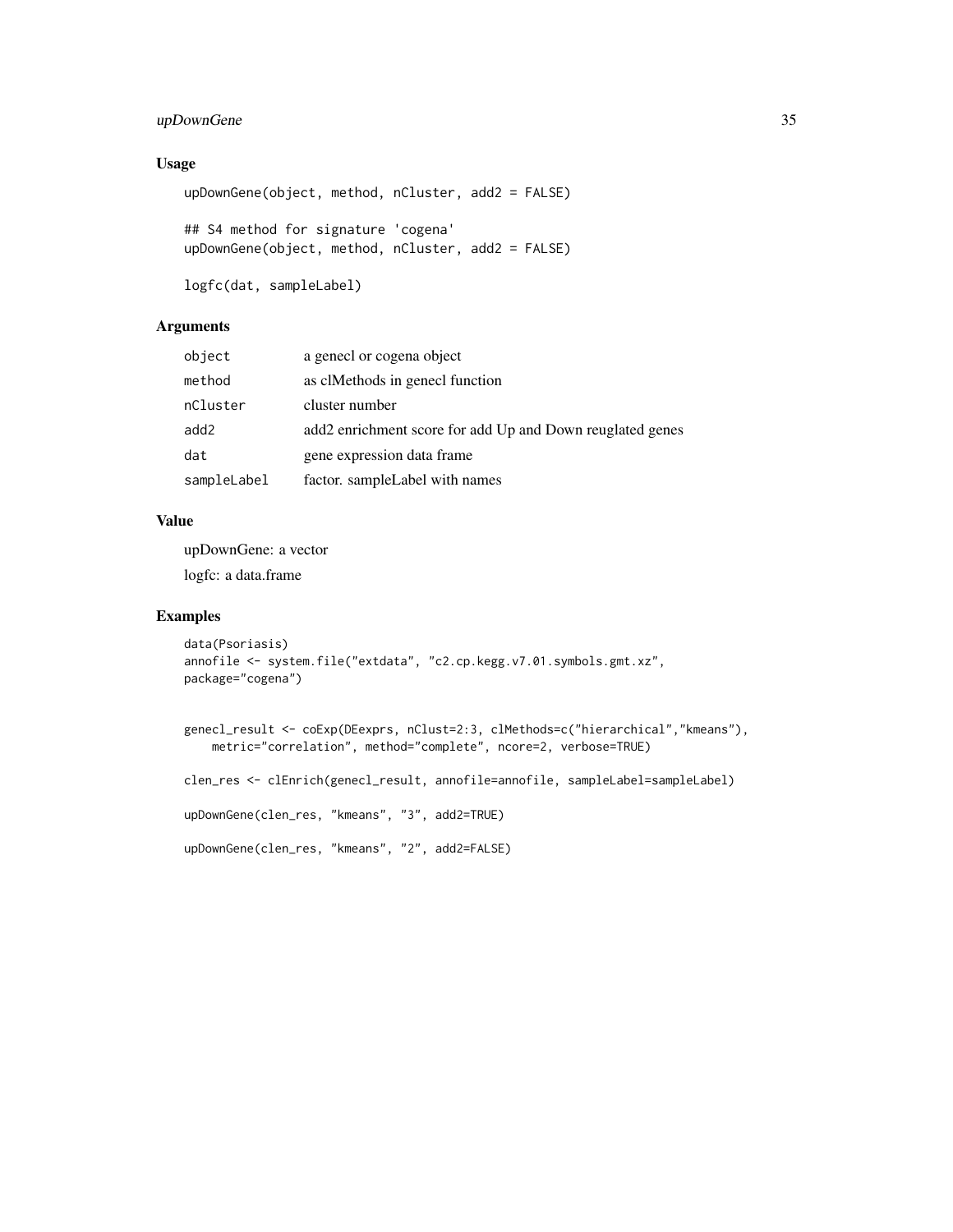# <span id="page-35-0"></span>**Index**

∗ cluster sota, [31](#page-30-0) ∗ datasets AllGeneSymbols, [3](#page-2-0) DEexprs, [12](#page-11-0) Psoriasis, [30](#page-29-0) sampleLabel, [30](#page-29-0) ∗ package cogena\_package, [10](#page-9-0) AllGeneSymbols, [3](#page-2-0) annotationListToMatrix *(*gene2set*)*, [14](#page-13-0) clEnrich, [3,](#page-2-0) *[8](#page-7-0)*, *[12](#page-11-0)*, *[17,](#page-16-0) [18](#page-17-0)*, *[22](#page-21-0)*, *[27](#page-26-0)* clEnrich\_one, [4](#page-3-0) clusterMethods, [6](#page-5-0) clusterMethods,cogena-method *(*clusterMethods*)*, [6](#page-5-0) clusterMethods,cogena\_methods *(*clusterMethods*)*, [6](#page-5-0) clusterMethods,genecl-method *(*clusterMethods*)*, [6](#page-5-0) clusterMethods,genecl\_methods *(*clusterMethods*)*, [6](#page-5-0) coExp, [7](#page-6-0) cogean\_package *(*cogena\_package*)*, [10](#page-9-0) cogena *(*cogena\_package*)*, [10](#page-9-0) cogena-class, [9](#page-8-0) cogena\_package, [10](#page-9-0) corInCluster, [11](#page-10-0) corInCluster,cogena-method *(*corInCluster*)*, [11](#page-10-0) corInCluster,cogena\_methods *(*corInCluster*)*, [11](#page-10-0) corrplot, *[11,](#page-10-0) [12](#page-11-0)* DEexprs, [12](#page-11-0) enrichment, [13](#page-12-0) enrichment,cogena-method *(*enrichment*)*,

[13](#page-12-0)

geneclusters, [16](#page-15-0) geneclusters,cogena-method *(*geneclusters*)*, [16](#page-15-0) geneclusters,cogena\_methods *(*geneclusters*)*, [16](#page-15-0) geneclusters,genecl-method *(*geneclusters*)*, [16](#page-15-0) geneclusters,genecl\_methods *(*geneclusters*)*, [16](#page-15-0) geneExpInCluster, [17](#page-16-0) geneExpInCluster,cogena-method *(*geneExpInCluster*)*, [17](#page-16-0) geneExpInCluster,cogena\_methods *(*geneExpInCluster*)*, [17](#page-16-0) geneInCluster, [18](#page-17-0) geneInCluster,cogena-method *(*geneInCluster*)*, [18](#page-17-0) geneInCluster,cogena\_methods,cluster\_methods *(*geneInCluster*)*, [18](#page-17-0) gmt2list, *[15](#page-14-0)*, [19](#page-18-0) gmtlist2file, [20](#page-19-0) heatmap.3, *[22](#page-21-0)* heatmapCluster, [20,](#page-19-0) *[27](#page-26-0)* heatmapCluster,cogena-method *(*heatmapCluster*)*, [20](#page-19-0) heatmapCmap, [22](#page-21-0) heatmapCmap,cogena *(*heatmapCmap*)*, [22](#page-21-0) heatmapCmap,cogena-method *(*heatmapCmap*)*, [22](#page-21-0)

enrichment,cogena\_methods *(*enrichment*)*,

[13](#page-12-0)

gene2set, [14](#page-13-0) genecl-class, [15](#page-14-0)

heatmapPEI, *[22](#page-21-0)*, [25](#page-24-0)

[25](#page-24-0)

logfc *(*upDownGene*)*, [34](#page-33-0)

heatmapPEI,cogena *(*heatmapPEI*)*, [25](#page-24-0) heatmapPEI,cogena-method *(*heatmapPEI*)*,